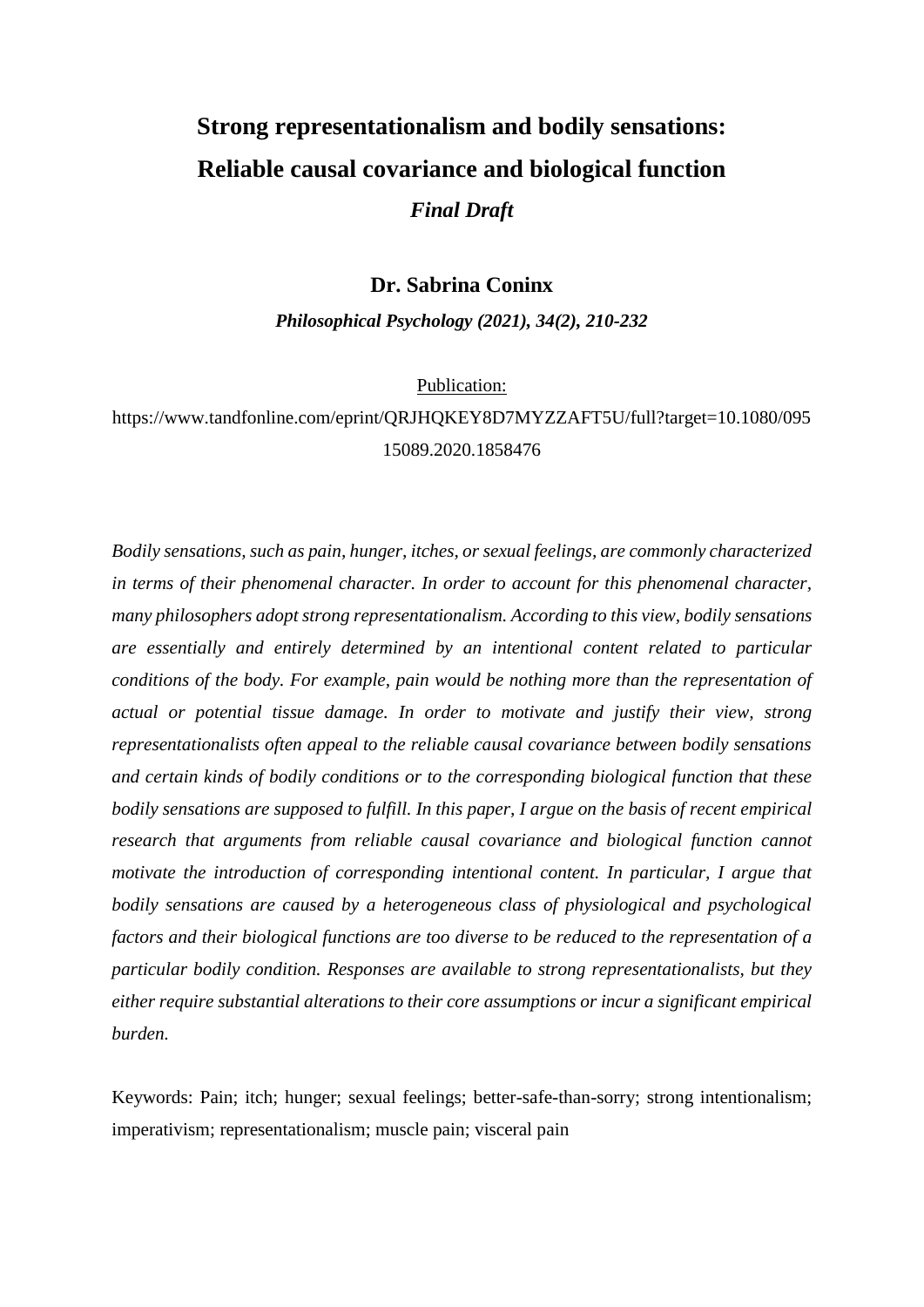#### **1. Introduction**

 $\overline{a}$ 

Humans undergo a variety of mental phenomena that are characterized by *phenomenal character*, that is, by "what it is like" to undergo the respective experiences from a first-person perspective. There is something it is like to see a black cat, to smell rotten meat, or to feel a headache. Strong representationalist theories assume that this phenomenal character is essentially and entirely determined by *intentional content* (e.g., Byrne, 2001; Dretske, 1995; Tye, 1995). Intentionality is the property of mental phenomena which represent existent or non-existent objects, events, or states of affairs. According to strong representationalism, similarities and differences in phenomenology neatly correspond to similarities and differences in intentionality. Strong representationalism is attractive because it enables the reduction of phenomenal character to intentional content which is a naturalistically speaking unproblematic entity. $1$ 

Strong representationalist theories often focus on exteroceptive sensations, but the general framework is supposed to account for various kinds of phenomenal experiences, including *bodily sensations* such as pain, hunger, itches, or sexual feelings (Bain, 2003; Byrne, 2001; Cutter, 2017; Dretske, 1995; Tye, 1995, 2007). Accordingly, bodily sensations are supposed to represent *objective conditions* of the body. For example, pains and their introspectable features are taken to be nothing over and above the representation of a particular bodily condition, usually tissue damage or physiological disturbance (Bain, 2007; Cutter, 2017; Tye, 2005). Due to their intentional content, bodily sensations supposedly possess correctness conditions in terms of whether or not the represented bodily condition corresponds to physical reality (e.g., Bain, 2007). For example, a pain is veridical if the subject's body is damaged or disturbed and it is non-veridical if not.

Opponents of strong representationalism primarily ground their objections in introspectable features. In particular, they emphasize that bodily sensations present themselves subjectively as sensations that do not point to anything beyond themselves (Aydede, 2017, 2019; McGinn, 1996). Irrespective of whether such objections are conclusive (Cutter, 2017; Gozzano, 2019; Tye, 2017), they underestimate the argumentative power of the strong representationalist view. Many strong representationalist arguments do not rely on the introspectable features of bodily sensations, but on their external relations to preceding bodily conditions (e.g., Bain, 2007; Cutter, 2017; Cutter & Tye, 2011; Tye, 2005, 2007). Bodily sensations represent bodily

 $1$ . The assumptions outlined in the previous paragraph are common to strong representationalism and strong imperativism. Both are grouped together as versions of strong intentionalism. The paper focuses primarily on the strong representationalist view. Strong imperativism will be briefly discussed in Section 5.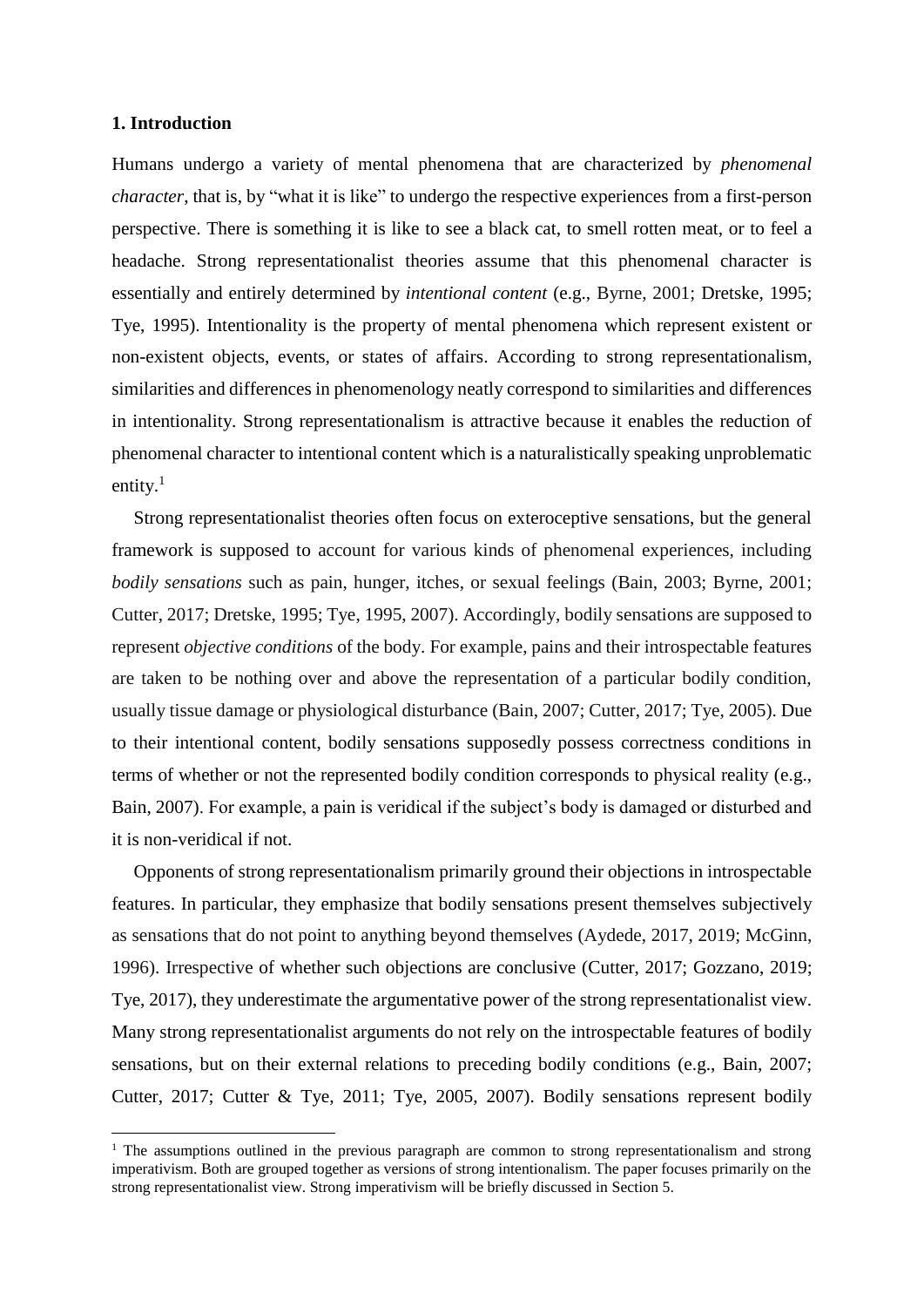conditions because they are supposed to occur in the presence of these bodily conditions (see also Coninx, 2020a). Two closely related though not identical lines of argument support this assumption:

*Reliable Causal Covariance:* bodily sensations represent particular bodily conditions because they causally co-vary in a reliable manner. For example, the causal covariance between pain and tissue damage is commonly taken to be very high. Misrepresentations, that is, non-veridical representations, are possible, but they are supposed to be rare exceptions.<sup>2</sup>

*Biological Function:* bodily sensations represent particular bodily conditions since their naturally acquired biological function consists in the representation of exactly these bodily conditions. For example, pain represents tissue damage because the pain system was designed (by natural selection) to causally co-vary with tissue damage (e.g., Cutter, 2017; Cutter & Tye, 2011). Misrepresentations, i.e., non-veridical representations, are possible, but they fail to provide the innate biological benefit that the relevant bodily sensation is supposed to provide.

The aim of this paper is to challenge both arguments. Building on empirical research, I show that neither strong representationalist argument can motivate the introduction of an intentional content accounting for the phenomenal character of bodily sensations. My reasoning turns on the heterogeneity of the causes and biological functions of pain, hunger, itches, and sexual feelings. Bodily sensations are the result of diverse physiological and psychological conditions and their biological function is, in various cases, detached from the veridical representation of a particular bodily condition.<sup>3</sup>

**.** 

<sup>&</sup>lt;sup>2</sup> Strong representationalists do not provide an unequivocal condition indicating how strong the causal covariance must be between a certain bodily sensation and a certain bodily condition in order to motivate the introduction of a corresponding intentional content. In this paper, I assume that the required reliability must be relatively strong in order to provide a convincing argument in favor of strong representationalism. Accordingly, misrepresentations are supposed to be rare exceptions. This strong criterion corresponds to some of those works that have had a lasting effect on the intuitions underlying representationalist theories (e.g., Pitcher, 1970), while it might seem too demanding to other authors relying on arguments of causal covariance (e.g., Hill, 2017). As already mentioned, the problem is that it is not clearly determined what it means that, for example, pain under normal circumstances occurs together with tissue damage. Thus, the obligation to argue for an alternative criterion lies with strong representationalists, especially as the assignment of a clear cutoff for reliable causal covariance constitutes a general challenge for the plausibility of their position. Many thanks to the two anonymous reviewers who challenged and defended my paper on this aspect.

<sup>&</sup>lt;sup>3</sup> I do not aim to show that bodily sensations differ in this regard from exteroceptive sensations of vision, audition, taste, smell, and touch. Further investigation must decide whether strong representationalism can convincingly motivate the introduction of an intentional content for exteroceptive sensations on the basis of reliable causal covariance and biological function. It is not uncontroversial that corresponding arguments are successful with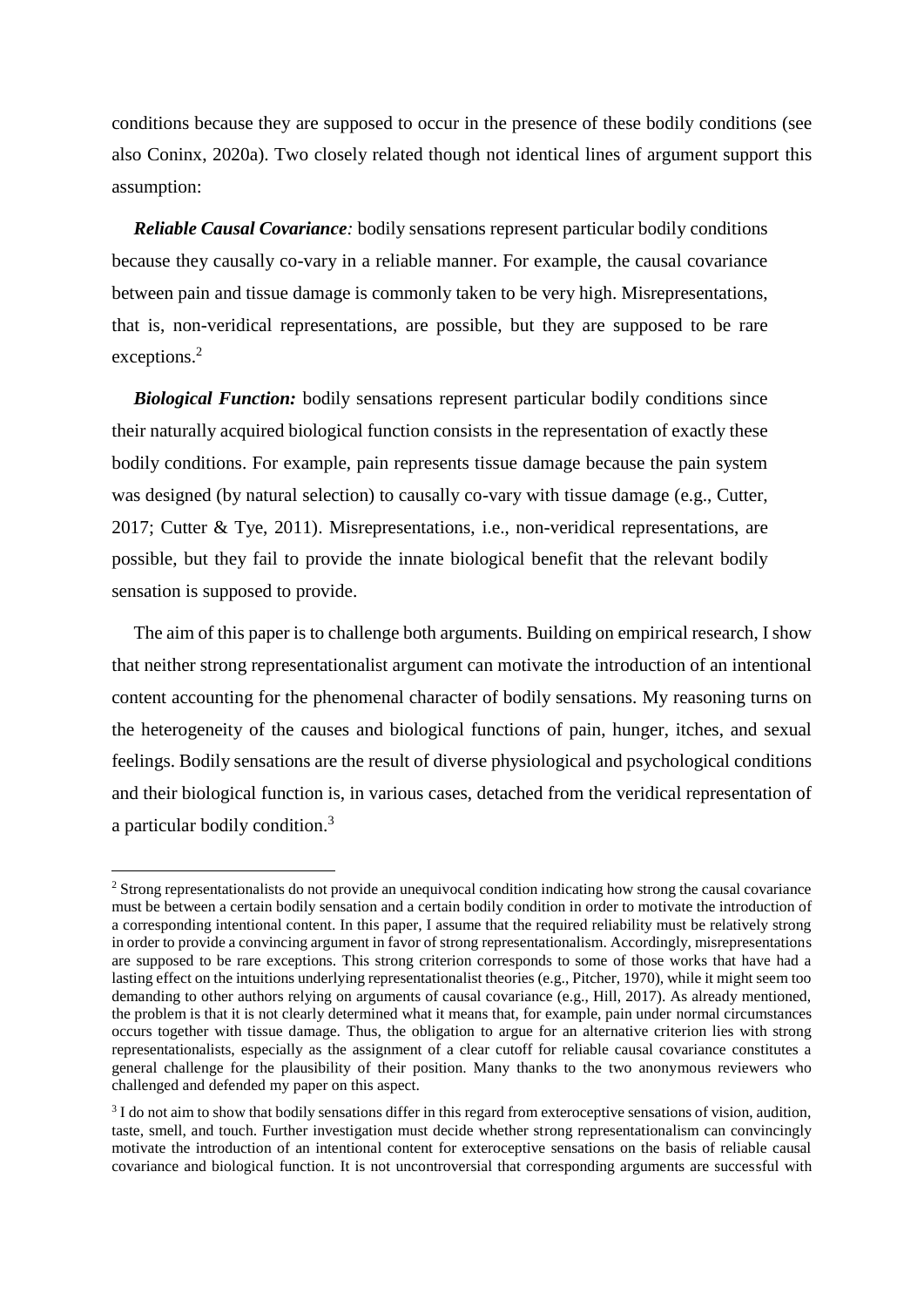In what follows, I primarily focus on pain. Most strong representationalists outline their theories in reference to this paradigmatic example case. Four points of clarification concerning pain and its intentional content are to be made in advance.

First, in accordance with defenders (Bain & Brady, 2014; Cutter, 2017) as well as opponents (Aydede, 2000) of strong representationalism, I understand pain as a particular bodily sensation and not as the opposite of pleasure. Pains are not identical to mental phenomena of negative affective valence. Pain is a bodily sensation that is typically experienced as unpleasant, but there are unpleasant experiences that do not count as pains, including other bodily sensations (e.g., itches or hunger), exteroceptive sensations (e.g., the smell or taste of rotten meat), and emotions (e.g., grief or depression). Even if we assume that pains are necessarily unpleasant (Bain, 2014), unpleasantness is not the distinctive mark of their phenomenal character (Bain & Brady, 2014). I therefore accept that the intentional content of pain itself does not have to account for any affective features. In what follows, I will focus solely on pain and its sensory features.<sup>4</sup>

Second, I take strong representationalism to hold that pain represents tissue damage, though most authors offer alternative bodily conditions (Bain, 2007; Cutter, 2017; Tye, 1997). The notion of tissue damage ideally captures the intuition that there is something *specific* about the bodily condition that is causally or biologically related to pain. This is of utmost importance. Hunger, itches, and sexual feelings possess phenomenal characters that deviate from the phenomenal character of pain. Bodily sensations possess a *unique* phenomenal character and, as such, they must represent different bodily conditions. I assume that this is common ground with strong representationalists who aim to account for pain, hunger, itches, and sexual feelings as distinct phenomena related to distinct bodily conditions (e.g., Tye, 1995, 2007).

Third, I acknowledge that pain represents *actual* as well as *potential* tissue damage (Raja et al., 2020). I include cases in which the body is already damaged as well as cases in which the

**.** 

respect to all exteroceptive sensations. For example, there is an active debate about what olfactory sensations represent and whether they represent any particular objective condition at all (Carvalho, 2014; Castro & Seeley, 2014; Cavedon-Taylor, 2018).

<sup>4</sup> In everyday life, it may seem difficult, if not impossible, to separate sensory and affective aspects, as we typically experience them as an integrated unit. Especially cases of pain asymbolia have contributed to the now widespread assumption that sensory and affective features of pain can, in principle, occur independently (Bain, 2014; Corns, 2014; Grahek, 2007; Klein, 2015). For the sake of the envisaged argument, I will presuppose that this assumption is uncritical. Furthermore, it should be noted that in order to account for the affective features of pain, some strong representationalists introduce a second evaluative content (Bain, 2013, 2017). According to this view, the intentional content of unpleasant pains is composed of the representation of a certain bodily condition plus the representation of this bodily condition as bad for the subject. Whether strong representationalism can conclusively account for the affective features of pain and other mental phenomena must be the subject of independent debate (e.g., Corns, 2018; Jacobson, 2013).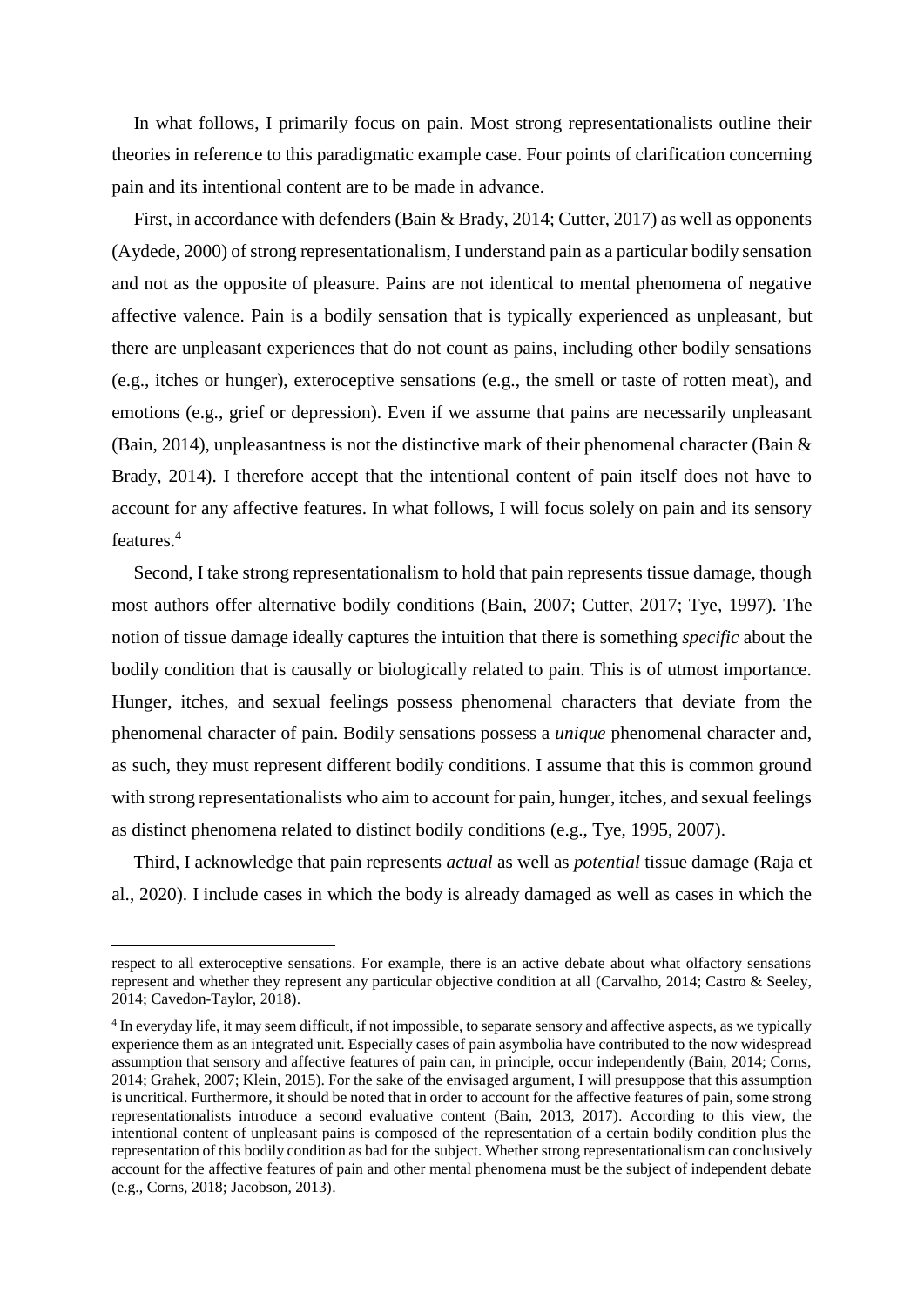body is dangerously close to being damaged in the near future (Hall, 2008; Pitcher, 1970). For example, I take it that a pain that is caused by a source of increasing pressure veridically represents damage even if this damage is not yet present but likely to occur at any moment. Moreover, I assume that it is only when subjects experience pain that this pain is supposed to be reliably caused by actual or potential damage or to reveal the biological function of representing damage (Hill, 2012; Pitcher, 1970). Considerations concerning the absence of pain in the presence of tissue damage, or concerning the biological connection between other mental phenomena and tissue damage can thus be put aside.

Fourth, although the presupposed intentional content need not determine the affective features of pain, it must account for its sensory features. Strong representationalists commonly assert that pains possess felt *location* and *intensity* (Cutter, 2017). Some pains are felt as being located in the joints, others in muscles or inner organs. Some pains are felt as moderate in intensity, others as mild, and yet others as severe. The intentional content of pain must account for these differences in phenomenology. Most strong representationalists consider the felt location of pain to represent the body area in which tissue damage is located (Bain, 2007; Tye, 2005), while the felt intensity of pain seems to represent the severity of damage (Cutter, 2017; Hill, 2012). 5

The paper proceeds as follows. In Section 2, I focus on the argument from reliable causal covariance. I show that non-veridical representations are not rare exceptions from the norm. This is due to the heterogeneity of causal factors that affect pain and its sensory features. In Section 3, I show that this applies in a similar manner to the biological function of pain. The biological benefits that pain provides are too diverse to be plausibly characterized by the representation of actual or potential tissue damage. In Section 4, I extend my conclusions concerning pain to other bodily sensations of hunger, itches, and sexual feelings. Although each bodily sensation has idiosyncratic characteristics, all prove resistant to strong representationalist arguments from reliable causal covariance or biological function. In Section 5, I discuss possible strategies for strong representationalist responses. I argue that each strategy comes at a high price while none proves to be particularly attractive for defenders of strong representationalism. Section 6 summarizes the results of my investigation.

1

<sup>&</sup>lt;sup>5</sup> For the sake of simplicity, I will neglect so-called sensory qualities (e.g., pulsing, burning, aching, stinging, or cramping) which have rarely been considered by strong representationalists (Cutter & Tye, 2011).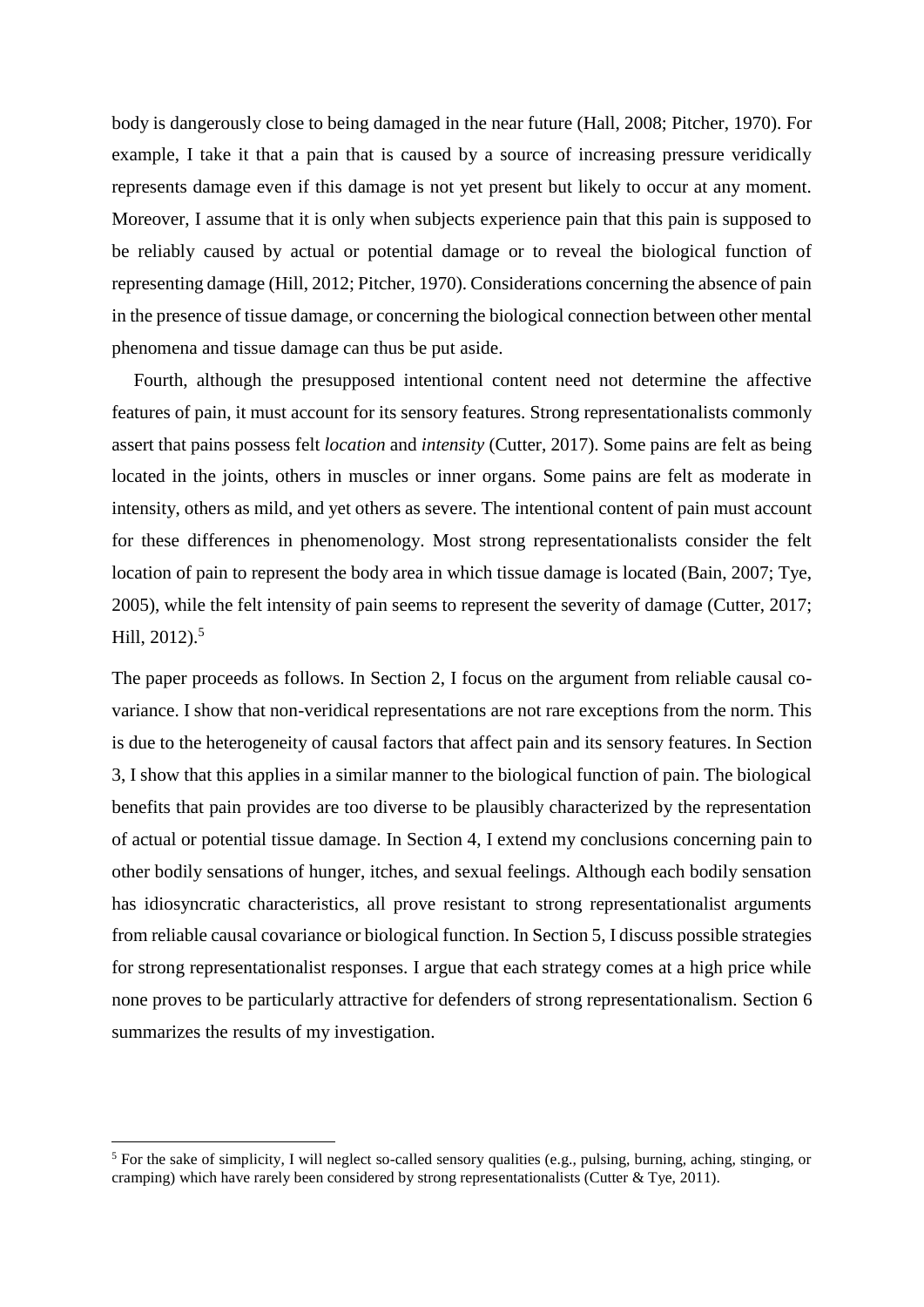#### **2. Reliable Misrepresentations**

 $\overline{a}$ 

If pain reliably co-varies with actual or potential tissue damage, then misrepresentations should be rare exceptions to the norm. Strong representationalists assume that pain does reliably covary with a distinct bodily condition, so they have the burden of empirical proof. Unfortunately, such proofs are not be found in the literature, where intuitions play a driving role. This might be due to the lack of comprehensive statistical analyses of pains and their occurrence in the absence or presence of tissue damage.<sup>6</sup> Notwithstanding, I aim to show that empirical studies reinforce significant doubts about a reliable causal covariance between pain and tissue damage. Recent research indicates that cases in which pains occur in the absence of tissue damage cannot be considered rare exceptions in any plausible sense. I argue for this claim on the basis of three facts.<sup>7</sup>

First, misrepresentations prototypically occur in *chronic pains* (Corns, 2014). Many chronic pains are characterized by the occurrence of pain in the absence of a corresponding actual or potential damage because they rely on alterations to the peripheral or central nervous system (Apkarian, Baliki, & Geha, 2009; Treede et al., 2019). Although most types of chronic pain, such as phantom pain or fibromyalgia, occur as separated phenomena in a small group of the population, the total number of people with such conditions should not be underestimated: persisting pains affect, on average, about 20% of the population (Breivik et al., 2006; Dahlhamer et al., 2018). As such, the number of such cases exceeds the number of analogous chronic conditions considered to be non-veridical representations of exteroceptive sensations. For example, chronic tinnitus affects, on average, "only" 10% of the population (Bhatt, Lin, & Bhattacharyya, 2016).

Second, episodic pains can occur in the absence of actual or potential tissue damage. Relatively common in everyday life is, for example, the acute fast-fading occurrence of muscle pain during or immediately after performing physical activities. Although different factors, such as metabolic processes, are involved in the generation of this pain, no actual bodily damage is known that could be assigned as its cause (Miles & Clarkson, 1994). Subjects also

<sup>6</sup> Data available from hospitals or physicians cannot provide the required basis for such analyses because various pains experienced in everyday life, such as the pain of cutting a finger on paper, are not systematically collected. Subjective reports alone do no better because laypeople often cannot adequately evaluate whether an experience of pain is caused by tissue damage or not.

<sup>&</sup>lt;sup>7</sup> In the past, similar objections concerning dissociations between pain and tissue damage have been brought forward (Coninx, 2020a; Corns, 2014; Klein, 2015, 2017). In this section, I aim to connect these objections on the basis of recent empirical data and extend them in light of examples that have thus far received too little attention (e.g., visceral pains). In the upcoming section, I also close possible loopholes for strong representationalists in reference to the biological function of pain.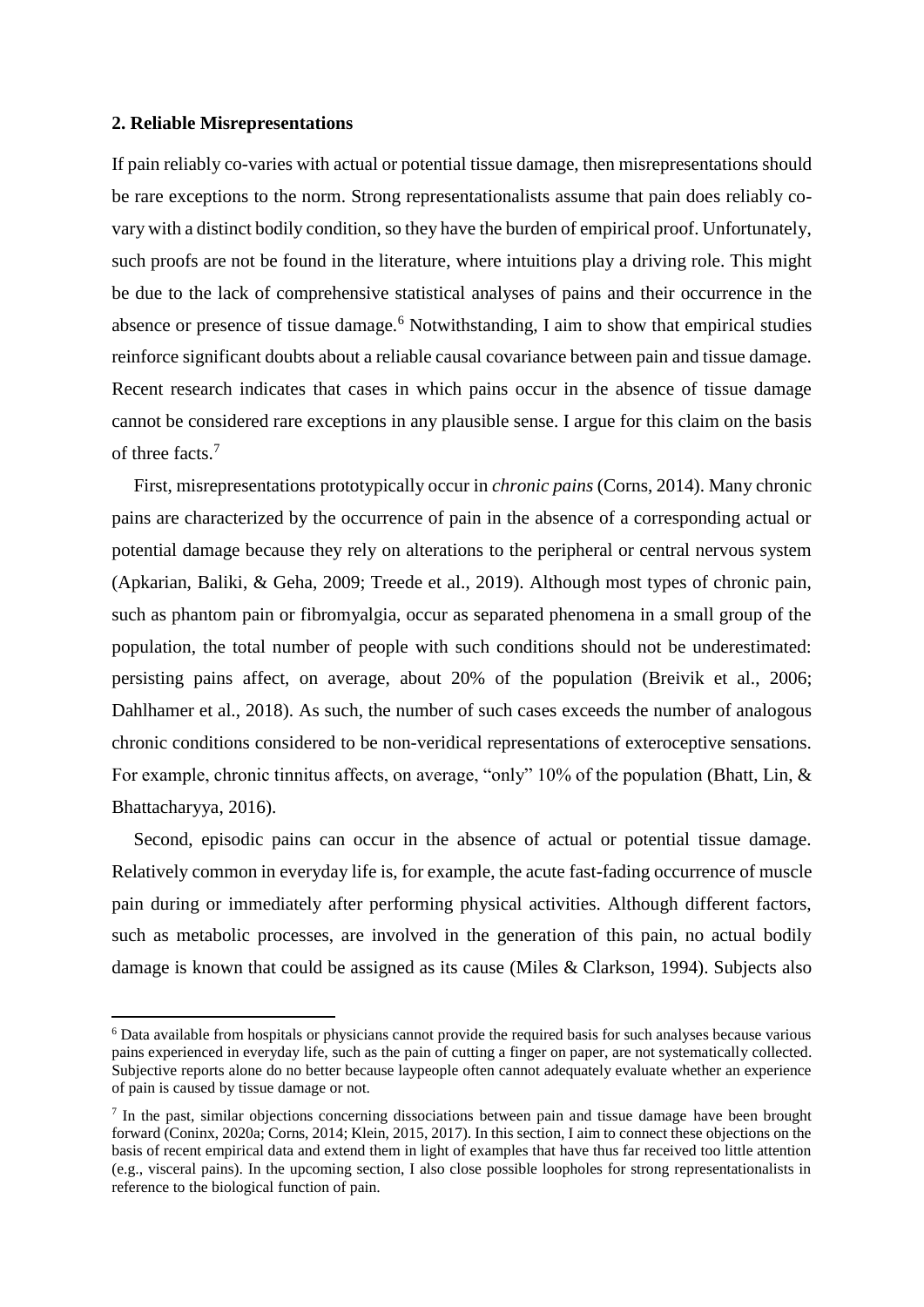start to experience the pain of physical exertion long before any potential damage could occur in the muscles or before the body collapses from exhaustion (Klein, 2017). During the performance of physical activities, subjects cannot be constantly close to suffering from some sort of tissue damage, given that most physical activities do not lead to such a result. Even the sore muscle pain which comes after a delay of hours or days after physical activity is not necessarily associated with muscle damage or inflammation, as scientists had believed it was for a long time (Mizumura & Taguchi, 2016; Murase et al., 2010).

Third, the sensory features of location and intensity do not fit well with the relevant physiological features of tissue damage. This makes a reliable causal covariance between the intentional content of pain and the objective condition of the subject's body even less plausible. Multiple cases expose the systematic mismatch between the physiological features of tissue damage and the sensory features of pain. Problems of location and intensity will be discussed in turn.

The location of tissue damage does not always neatly correspond to the location in which pain is experienced. Visceral pains are particularly interesting and pressing cases because they constitute one of the largest subclasses of pain (Halder & Locke III, 2009). Visceral pains are often experienced as vaguely located, although they often have a precise point of origin (Strigo et al., 2002). Pain in the intestine might be caused by a spasm of a certain muscle or by the inflammation of a particular segment, such as the appendix. Meanwhile, the subject experiences pain across a larger area of the lower abdominal region. The represented location might include the actual location, but it fails to represent the *exact* spatial features of tissue damage. One might reply that it is sufficient that the represented location includes the actual location of tissue damage. This reply entails implausible consequences. For instance, people who experienced pain in their entire body would veridically represent a tissue damage located in the fingertip. One might further debate the degree of vagueness that should be admitted when the felt location of pain differs from the objective location of damage; however, in the absence of a clear criterion that distinguishes veridical from non-veridical representations, strong representationalism loses its argumentative strength.

The list of cases in which the felt intensity of pain fails to correspond to the severity of the corresponding tissue damage is almost endless because many different factors have an impact on subjective intensity (e.g., Apkarian, 2017; Brooks & Tracey, 2005; Bingel & Tracey, 2008; Ploner, Bingel, & Wiech, 2015). Sensory intensity is affected by various interoceptive and exteroceptive signals. For example, simultaneous vibration can decrease and increase the felt intensity of pain depending on experimental conditions (Melzack, Wall, & Weisz, 1963).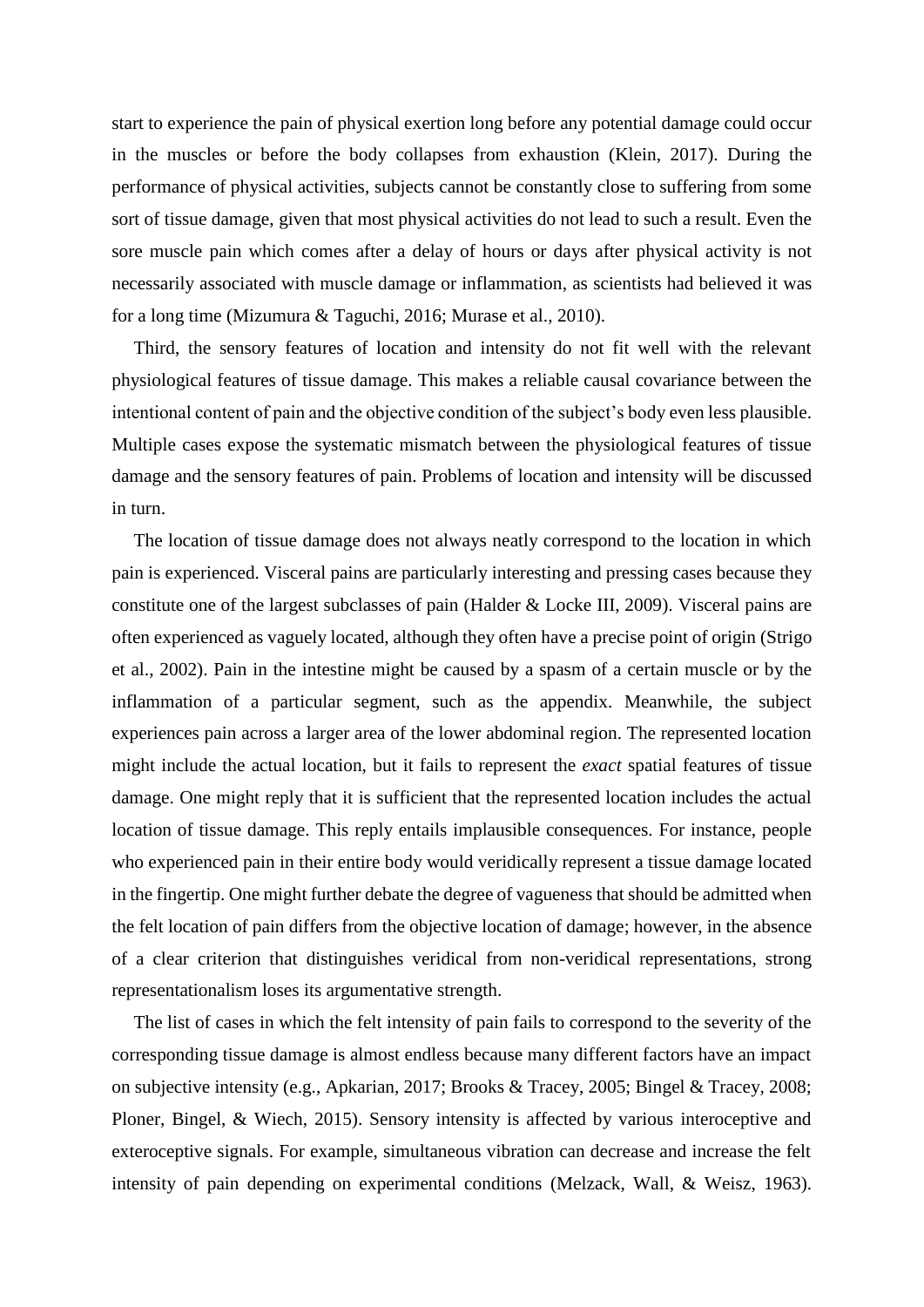Similarly, seeing one's own body in contrast to a neutral object reduces pain intensity (Longo et al., 2009). Psychological factors also have an impact on the intensity of pain. For example, the expectation of pain relief (Howick et al., 2013) and social support from significant others (Brown, 2003) leads to a decrease in the intensity of pain. On the other hand, anxiety (Rhudy, 2016) and the subjective anticipation of future pain (Keltner, 2006) lead to an increase in pain intensity. Given the systematic influence of such common factors on the felt intensity of pain, the chance that it neatly corresponds to the severity of tissue damage becomes very small (Coninx, 2020a).<sup>8</sup>

In sum, these insights indicate that pain is related to a heterogeneous class of causes. There is no unilinear relation between pain and tissue damage, as many philosophers assume. Consequently, the focus on tissue damage constitutes a significant oversimplification of the causal relations involved in pain. Interestingly, this has been uncontroversially accepted by scientists across academic disciplines, such as psychology, neuroscience, and clinical medicine (e.g., Gatchel et al., 2007; Hadjistavropoulos, 2017; Melzack & Wall, 1982). If we take these empirical results seriously, so-called non-veridical representations can hardly be considered to be rare exceptions. Taking into account all the facts presented, the opposite seems to be the case.

#### **3. Better-Safe-Than-Sorry**

**.** 

In the previous section, I provided evidence that pain and tissue damage do not causally covary in a reliable manner. This objection does not necessarily affect the second line of argument brought forward by strong representationalists: namely, pain represents tissue damage because it is its biological function to do so. Accordingly, pain is supposed to reliably co-vary with tissue damage, at least under those conditions for which pain was naturally designed. In order to make this argument work, strong representationalists must assume that the naturally acquired function of pain relies on a *"better-safe-than-sorry"* principle (Millikan, 2004). That is, to account for frequently occurring misrepresentations, strong representationalists must assume that residual veridical representations increase the probability of survival overcoming the biological costs brought about by non-veridical representations.

This assumption has two important implications. First, those cases in which pain and its sensory features dissociate from tissue damage and its physiological features must be false alarms that do not contribute, by themselves, to the biological benefit that pain generally

<sup>8</sup> Lately, this issue has been recognized by at least some strong representationalists (Cutter, 2017).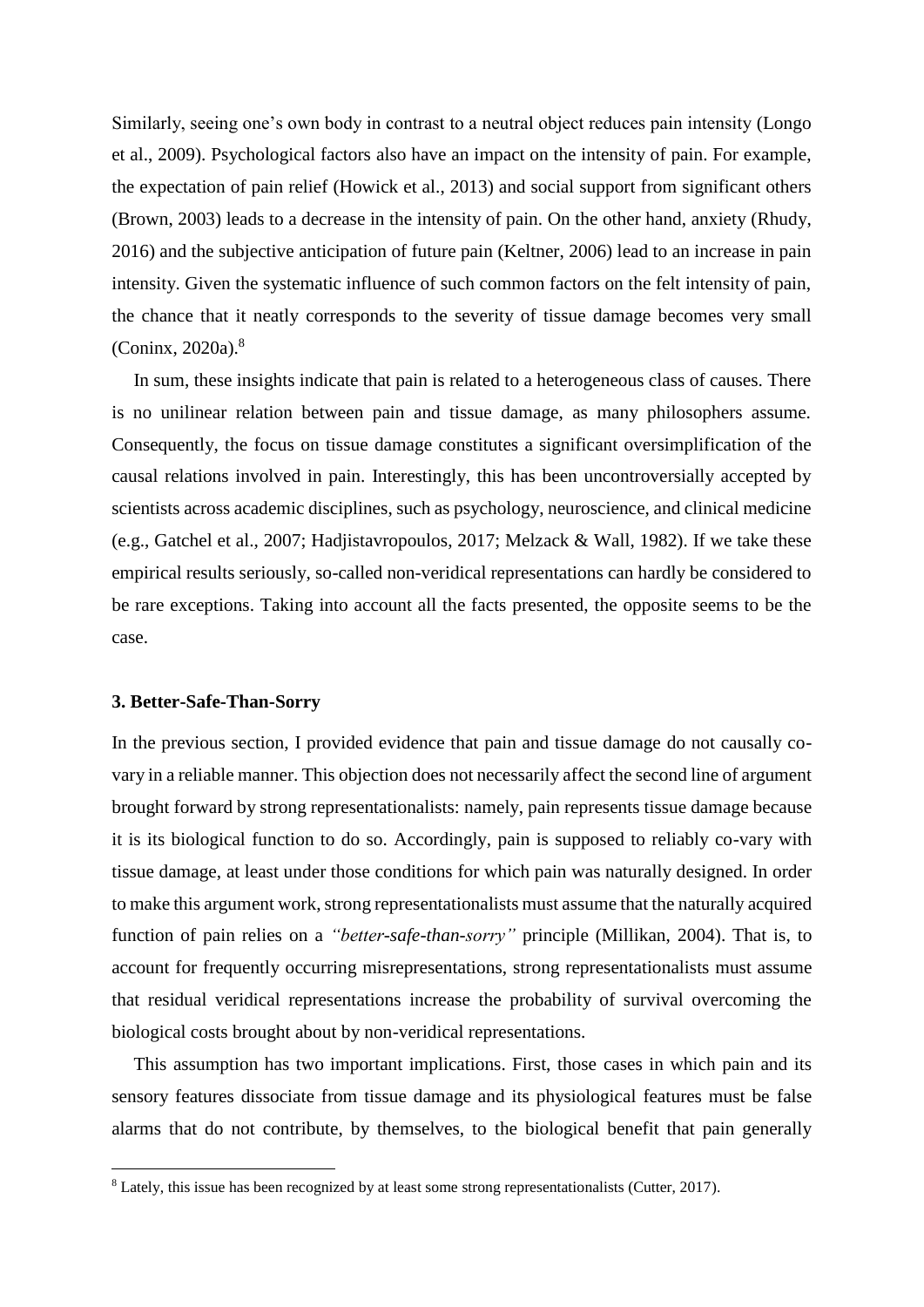provides. Only veridical representations fulfill the biological function that pain was naturally designed for. Second, the ecological costs of pains must be relatively low. Otherwise, it is unlikely that the biological benefits of veridical representations overcome the biological costs of non-veridical representations, especially as misrepresentations are not rare exceptions. In this section, I argue that both implications are implausible.

First, those pains that do not veridically represent tissue damage are supposed to constitute false alarms that fail to provide the innate biological benefit for which pain was naturally acquired. Most plausibly, this biological benefit is somehow grounded in the promotion or protection of the subject's bodily integrity (Williams, 2017). Accordingly, non-veridical representations do not contribute by themselves to the physiological well-being of the subject. The classification of manifestations of chronic pain, such as phantom pain or fibromyalgia, as "pathological" appears plausible because they fail to provide any biological benefit.<sup>9</sup> This does not necessarily apply to all pains labeled as non-veridical (Coninx, 2020a; Klein, 2015). Many promote the physiological well-being of the subject even though they are not veridical representations of actual or potential tissue damage.

Pains felt during or immediately after physical performance are not associated with actual or potential tissue damage. Instead, they seem to function as indicators for the subject's level of exertion. Identifying the level of exertion is relevant for the subject's ability to function at the edge of their bodily limits without collapsing or underloading. For instance, the introspective rating of physical exertion proves to be highly useful in promoting muscle growth and gaining physical strength (e.g., Borg, 1998; Helms et al., 2018; Zourdos et al., 2016). Moreover, muscle pain might prevent the subject from depleting the physical resources required for the performance of other survival-relevant activities, such as fighting and fleeing.<sup>10</sup>

Visceral pains are not made less adaptive by their failure to represent the precise location of tissue damage. In many cases, subjects cannot act on the relevant body part in a precise manner, as the muscles of inner organs are not under voluntary control. Notwithstanding, visceral pains still contribute to the promotion and protection of a subject's bodily integrity. For example, in the case of intestinal pain, subjects often massage or warm their entire lower abdominal wall.

1

<sup>&</sup>lt;sup>9</sup> It is uncontroversial that these pains constitute pathological disorders. This does not mean that they are pathological *because* they are non-veridical representations.

 $10$  The case of delayed muscle soreness is more difficult because it is still up for debate what biological function it might serve. Some authors ascribe a warning function which demands the limitation of movement; others argue, in reply, that further performances do not affect the recovery process of the muscles (Nosaka, 2008).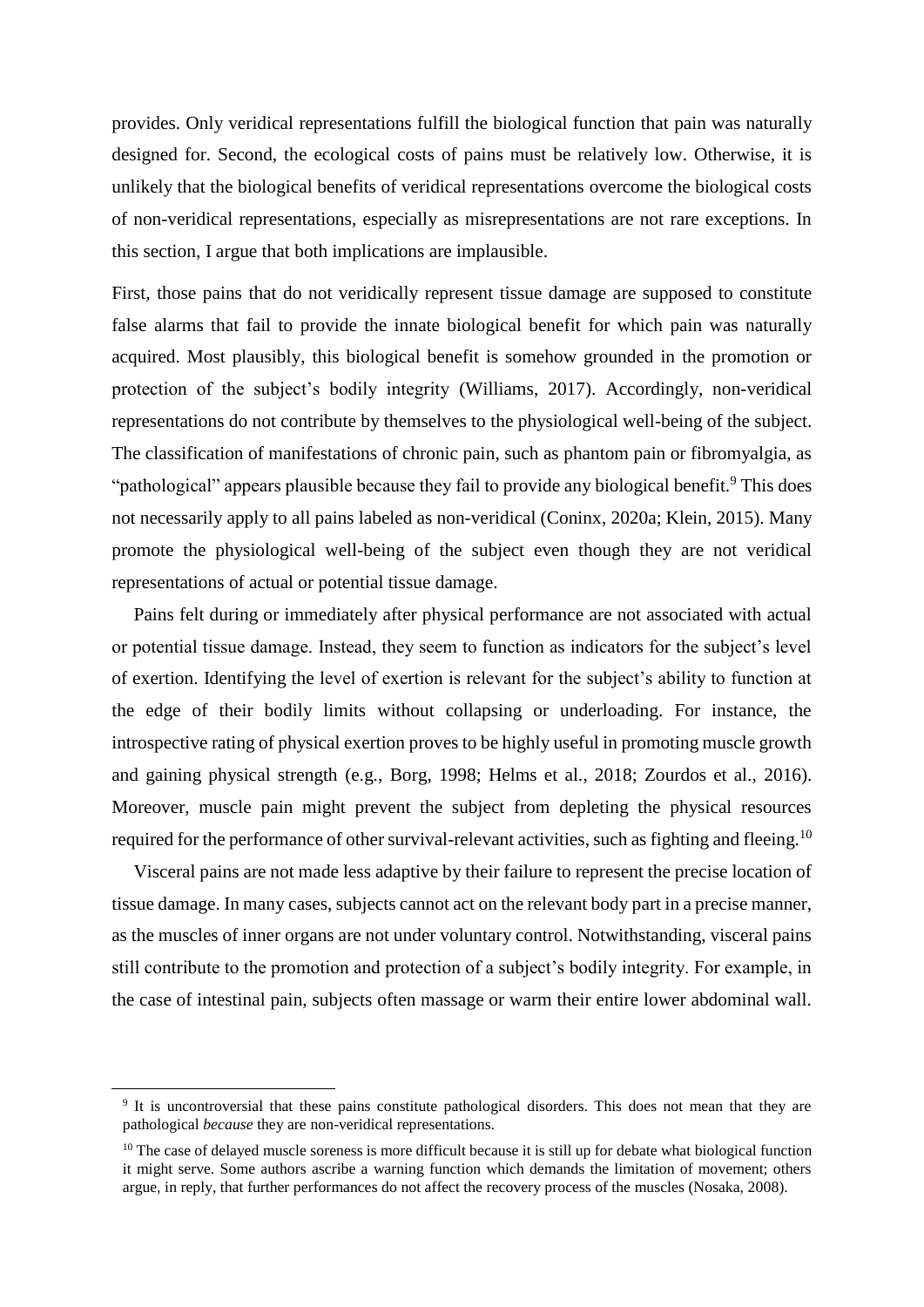This behavior can be adaptive by increasing the blood flow and relaxing spastic muscles, irrespective of their exact location.

Strong representationalists must account for all the factors that affect the felt intensity of pain besides tissue damage. According to their position, these factors must be considered as debilitating or distorting because they prevent the subject from veridically representing the severity of the damage (Hill, 2012). In contrast, it appears to be beneficial that the experience of pain is shaped by stimuli from multimodal sources. In particular, both interoceptive and exteroceptive signals provide information about the body's condition and one's possibilities for acting upon it. For instance, the influence of visual signals might be functionally grounded in the fact that they allow the subject to identify and control the pain-causing stimuli, at least in the case of superficial pains. In the presence of the same tissue damage, differences in felt intensity can also be beneficial in light of varying emotional contexts. For instance, it appears adaptive that subjects react in different manners when they experience themselves as being in a safe environment versus a dangerous one, as these environments demand different reactions.

Second, I note that the "better-safe-than-sorry" principle is prototypically associated with reflexes, such as the eye-blink reflex (Millikan, 2004). The biological function of the eye-blink reflex seems to be adequately described as promoting the protection of the eye, given that, for this kind of automatic reaction, the positive outcome of a few correct reactions outweighs the quite low energy and resource costs of many false alarms. The "better-safe-than-sorry" principle might work for various phenomena. However, we have reason to doubt that this applies to pain because its biological costs are exceptionally high.

Pain demands attention, interrupts cognitive processes, limits movements, influences motivational focus, and brings about an emotional burden (e.g., Apkarian, Bushnell, & Schweinhardt, 2013; Eccleston & Crombez, 1999; Hadjistavropoulos, 2017; Melzack & Wall, 1982). This is the reason why pain has such an immense impact on the quality of life of concerned subjects (e.g., Ilgen et al., 2010). The biological benefit of pain must not only be compared to the negative effects of those cases in which people fail to experience pain in the presence of tissue damage, but one must also take into account the ecological effects of every case that the representational view labels as a non-veridical representation. A process with such high production costs as pain should, in general, be successful rather than unsuccessful in order to reduce the waste of energy and resources relevant for survival (Klein, 2015). The rare exceptions should turn out to be pathological cases, such as phantom pains.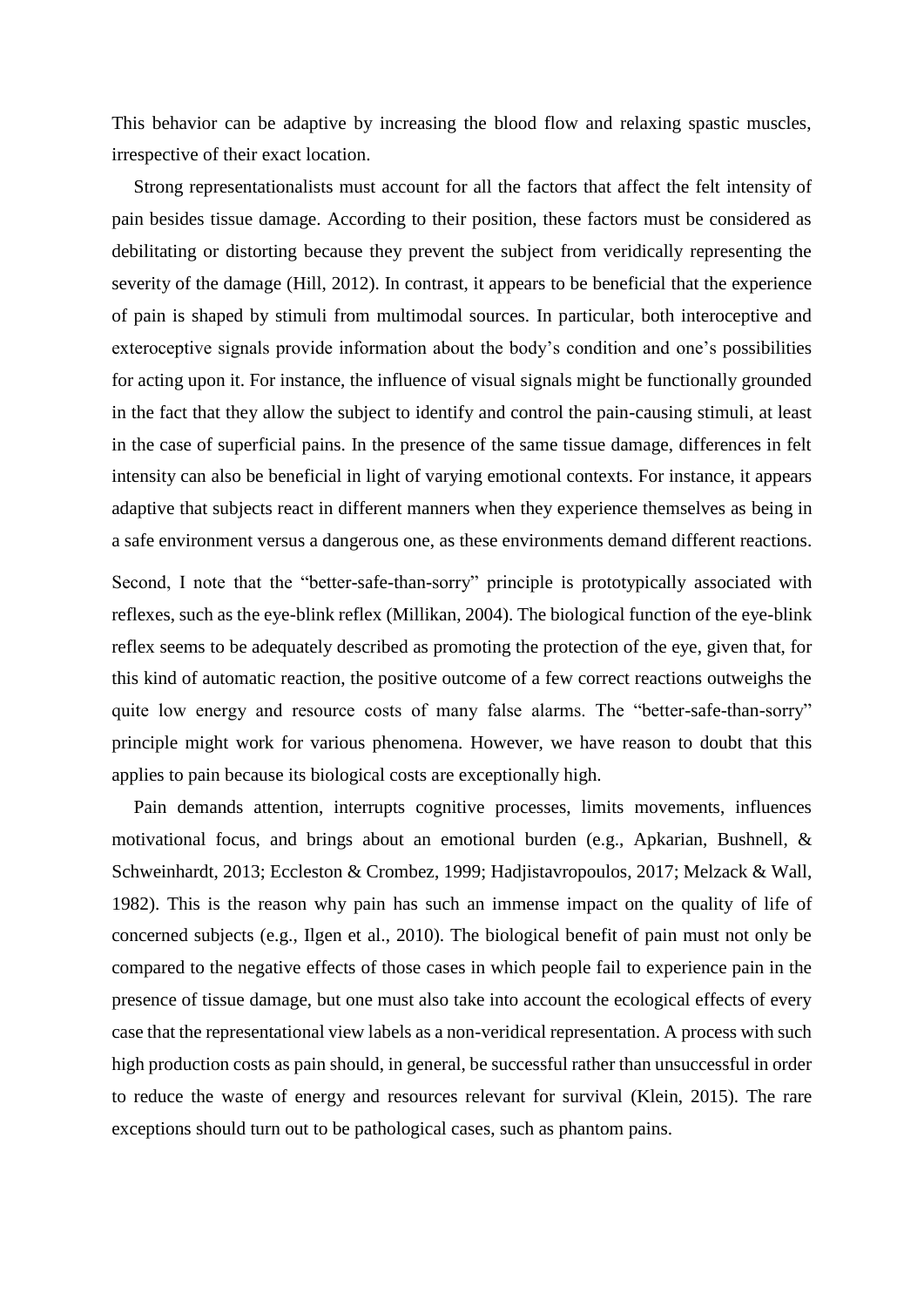It should be noted that ecological costs are not identical to disadvantages. A system with high ecological costs can be adaptive, given that its general outcome brings about a corresponding biological benefit, and I certainly agree that pain provides such benefit. Nonetheless, given that pain has high ecological costs, it appears implausible that it would work on a "better-safe-than-sorry" principle.<sup>11</sup>

In reply to these objections, strong representationalists might argue that pain originally evolved as a system for damage indication while the adaptive function of false alarms emerged later as a beneficial side-effect. This form of functional re-use is frequently labeled *exaptation*. Applying this concept to pain offers the opportunity to define the biological function of pain as the representation of tissue damage. It allows misrepresentation to be considered beneficial, though with respect to an additional benefit that non-veridical representations developed later on. This solution has several problematic implications, however.

For the solution to work, multiple processes of exaptation must have taken place. We do not merely need to assume that, for instance, the pains of physical exertion have found an additional adaptive function. The influence of all those physiological and psychological factors responsible for misrepresentations of the severity of tissue damage must also have developed through separate processes of exaptation. This multiplicity makes the proposed solution seem *ad-hoc*, and its defenders must provide more sequentially differentiated evidence. In addition, this solution is necessarily based on the assumption that pain evolved in organisms at an early evolutionary stage, and that the pain system of these organisms is exclusively related to tissue damage. This attempt to save the argument from biological function to strong representationalism thus comes with huge empirical burdens that are, at least to this date, not supported by the research.

It is still up for debate whether animals which developed at an early evolutionary stage, such as fish, are able to experience pain (e.g., Key, 2015; Sneddon, 2015; Sneddon et al., 2014). Even if we accept this as given, the biological function of pain in fish cannot plausibly be the representation of tissue damage and its physiological properties. The system that is most likely associated with the generation of pain in such animals is also affected by factors other than tissue damage, given that even fish possess an endogenous opioid system (Machin, 2001; Wolkers et al., 2013). This system has been shown to be responsible for the lack of perfect

1

 $11$  In reply, one might argue that it is better to have a system that produces many misfires with significant biological costs than to have no system for the representation of damage at all. For example, the chance of survival of patients suffering from pathological pains is still higher than that of people suffering from congenital analgesia (e.g., Nagasako, Oaklander, & Dworkin, 2003). However, it remains questionable that this is in fact the default strategy that has prevailed in evolution with regard to one of the most vital systems for most organisms.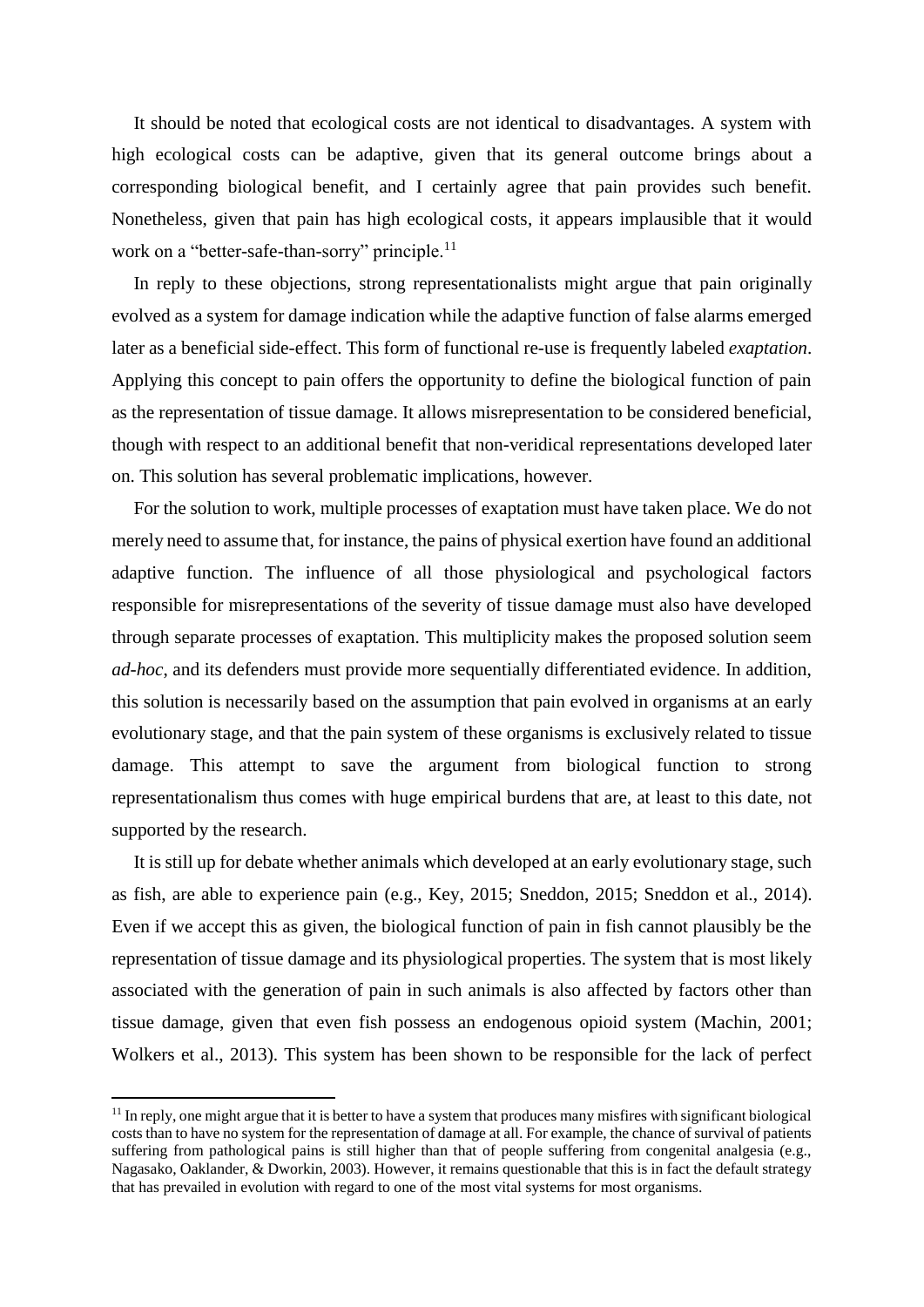correspondence between the sensory properties of pain and the physiological properties of tissue damage in mammals. Consequently, strong representationalists must appeal to insects or invertebrates. However, it currently appears empirically impossible to decide whether such animals experience pain or not.

In sum, pains prove to be adaptive in multiple ways, many of which are independent of the veridical representation of tissue damage. By defining the biological function of pain as the veridical representation of tissue damage, too many pains must be considered pathological or at least as failing to contribute to the biological benefit that pain was naturally designed to provide. Considerations of a "better-safe-than-sorry" principle or evolutionary exaptation are either implausible or carry significant empirical burdens.

#### **4. Itches, Hunger, and Sexual Feelings**

The considerations set out above are consistent with the view that pain is a unique case and that other bodily sensations do not produce the same problems for strong representationalism. In this section, I consider other bodily sensations in order to show that they are equally challenging.

Strong representationalists rarely offer a clear characterization of the bodily conditions that sensations other than pain, such as itches, hunger, and sexual feelings, are supposed to represent. They are often described merely as some sort of physiological changes taking place in certain parts of the body, such as the skin, stomach, or genitals (Tye, 2007). This is not incidental. For itches, hunger, or sexual feelings, there is a clear lack of immediately plausible candidates for the bodily conditions to be represented by the corresponding bodily sensation. Of course, strong representationalists can respond that it is up to empirical research to reveal the bodily conditions that are causally and biologically connected to the relevant phenomenal experiences. However, again, empirical research indicates a heterogeneity of causes and biological functions which prevent the fixation of an intentional content that determines the corresponding phenomenal character.

First, we might best identify itches with the representation of some sort of skin irritation that is, in contrast to pains, not related to any actual or potential damage. However, itches can have multiple causes, and many of them do not, even on a charitable reading, correspond to this description. Itches can be caused by substances secreted by animals and plants, dermal infections and inflammations, allergens, drugs, neural disorders, or psychopathologies (Lavery et al., 2016; Misery, 2016). The sensory properties of itches are also affected by a variety of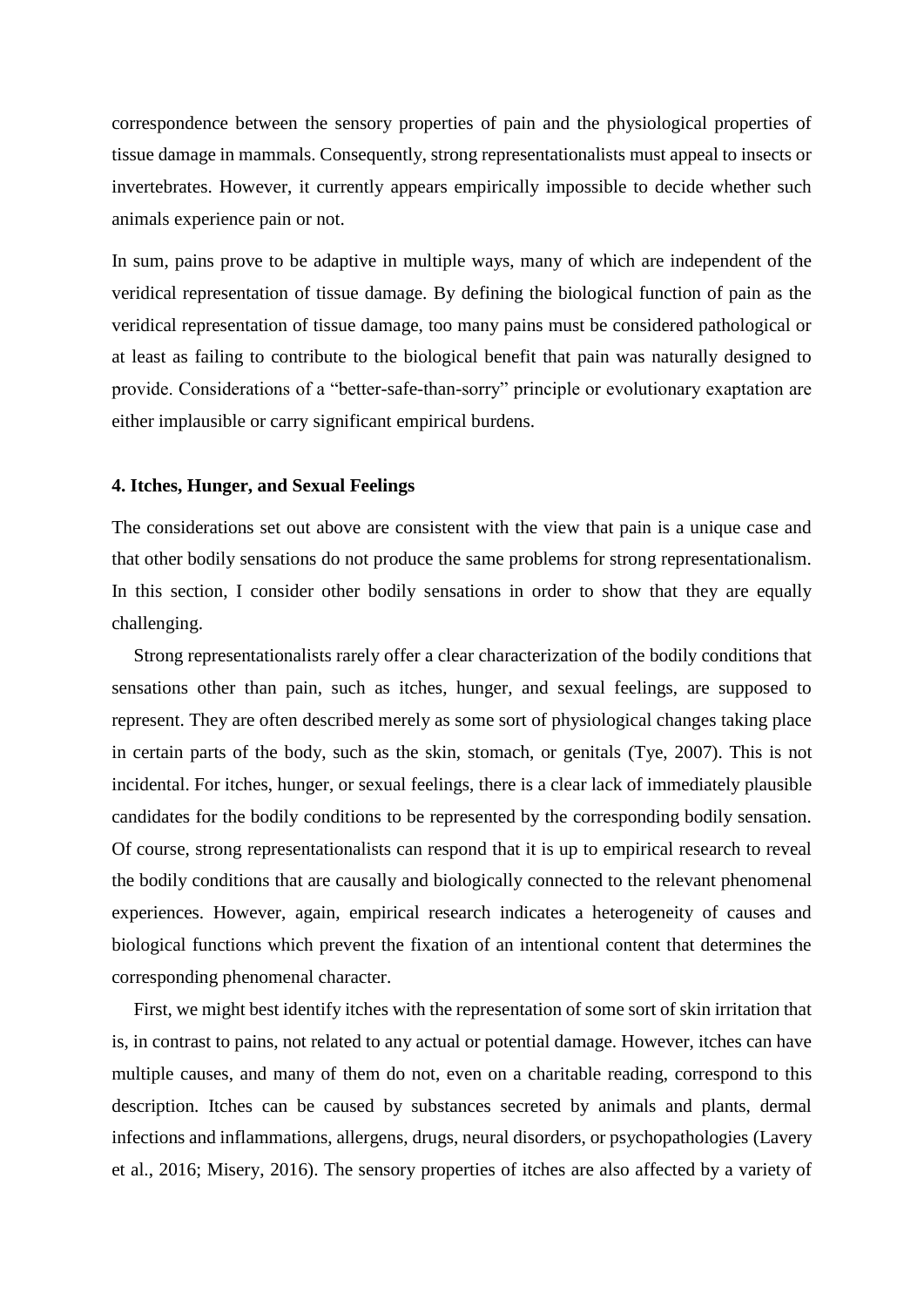multimodal signals (Azimi, Xia, & Lernera, 2016) as well as by psychological factors (Han & Dong, 2014; Misery et al., 2018). Moreover, the causal and biological properties of itches are primarily characterized in terms of the scratching behavior that itches elicit and not in terms of a preceding bodily condition that might reliably co-vary with itches (Lavery et al., 2016; Mochizuki & Kakigi, 2015). The scratching behavior elicited by the itch might be decisive for its adaptive benefit, rather than the physiological condition that causes the sensation (Hall, 2008). For example, scratching might be beneficial, as it removes substances from the skin's surface that are poisonous, irritating, or searing.

Second, given its introspectable features, hunger might best represent contractions of the stomach walls which relate to the emptiness of the organ (Tye, 2007). On the contrary, the amount of stomach contents is not a decisive factor for the experience of hunger. The biological function of hunger seems to be grounded in energy balancing, which is related to various relevant factors, such as blood sugar level, hormone levels, olfactory signals, stress, and environmental conditions (Amin & Mercer, 2016; Burger, Sanders, & Gilbert, 2016; Huh et al., 2015; Mayer, 1996). Meanwhile, hunger cannot simply represent a low energy level, at least not if the intentional content is supposed to account for the felt location of hunger. References to a low energy level fail to explain why hunger is experienced as being located in the stomach, which is just one organ that is sensitive to, for example, the subject's blood sugar or hormone levels. By contrast, it might be, again, that the behavior elicited by hunger plays the decisive role for its biological function: the search for and ingestion of nutrition (e.g., Klein, 2015).

Third, orgasms, or sexual feelings in general, constitute a particularly interesting case. Orgasms and other sexual feelings can be caused by the mechanical stimulation of sensory areas with a high density of receptors found, for example, in genitals. This corresponds to the fact that they are experienced as being located mainly in these body parts. However, orgasms can be caused by the mechanical stimulation of various other body parts, as well as by dreams, drugs, or the imagination (Komisaruk & Whipple, 2011). In addition, orgasms and sexual feelings are highly affected by a variety of psychological factors (e.g., Brotto et al., 2016; Nekoolaltak et al., 2017). Most importantly, their biological function is clearly not grounded in the representation of a particular bodily condition, such as the sensory stimulation of a particular body part. Representations of mechanical stimulation fail to account for the actual biological function of orgasms and sexual feelings, which are related to maximizing reproduction, forming pair-bonds, and improving mate choice (Fleischman, 2016; Safron, 2016).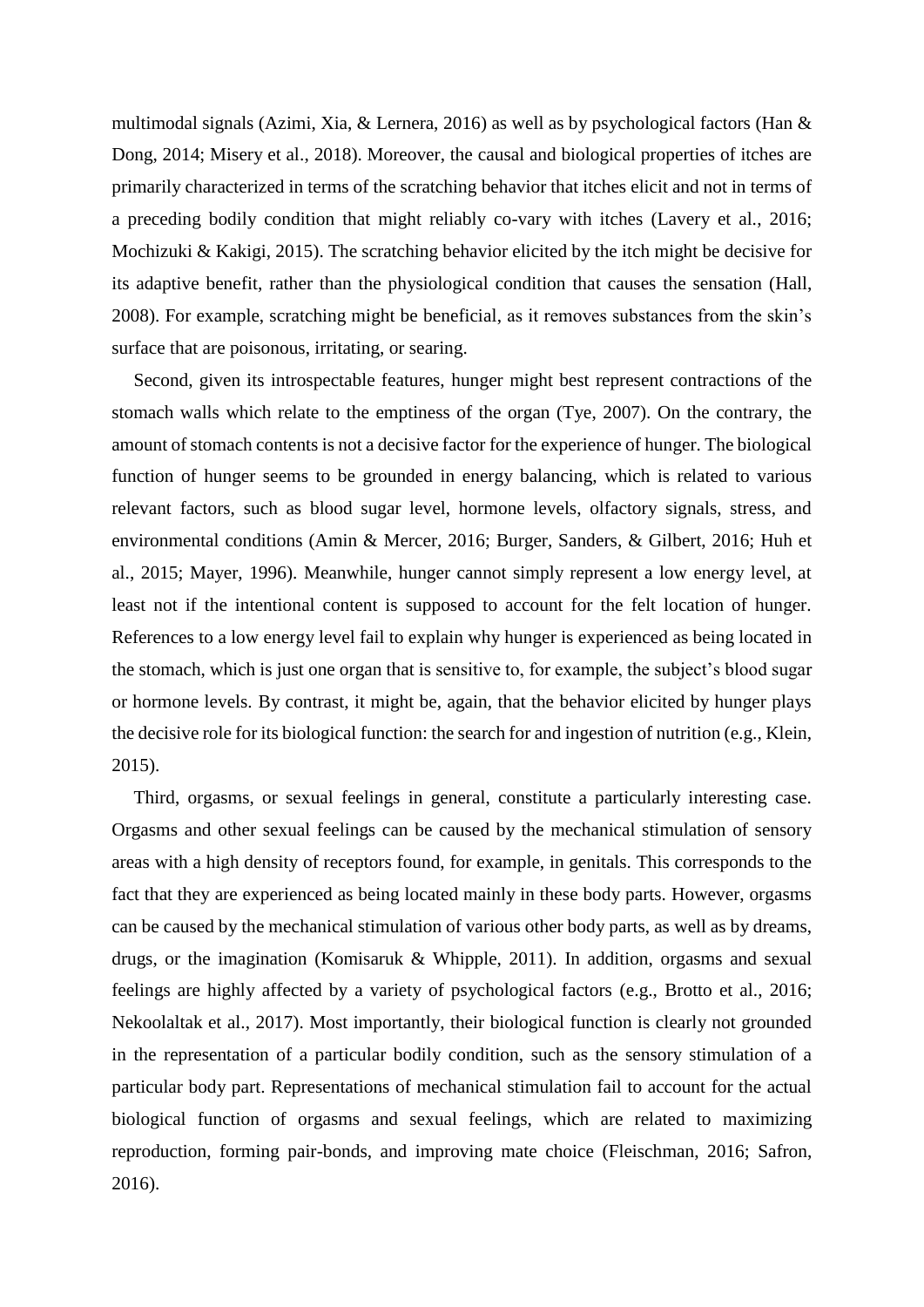In sum, bodily sensations, such as pain, hunger, itches, or sexual feelings constitute a challenge for the strong representationalist who aims to justify the introduction of a corresponding intentional content by appealing to external relations of reliable causal covariance or biological function. While every bodily sensation can have its own characteristics, the heterogeneity of their causes and biological functions is the primary factor that prevents the fixation of a corresponding intentional content which determines their phenomenal character. Strong representationalists fail to account for the fact that bodily sensations are the product of a heterogeneous class of physiological and psychological factors. Meanwhile, their biological functions often have no direct connection to the veridical representation of a particular bodily condition. By contrast, the previous considerations indicate that the actions elicited by bodily sensations play a more significant role. Similar issues might occur in the investigation of thirst, dyspnea, or thermal sensations.

#### **5. Possible Responses**

In reply to my objections, strong representationalists might rely on a few different strategies. In this section, I will discuss the most promising. Each of them allows strong representationalists to avoid some of the previously discussed issues, but at a high price. In particular, each strategy diminishes the intuitive plausibility of the strong representationalist view.

First, strong representationalism might define the intentional content of bodily sensations in terms of a disjunctive list of all those bodily conditions that are causally and biologically related to them, but not to other bodily sensations. For example, one might assume that pain represents actual tissue damage *or* potential tissue damage *or* certain disorders of the central nervous system *or* some metabolic processes or something else along those lines. We might relate itches to the representation of poisonous substances *or* irritating substances *or* dermal infections *or* particular neural disorders or something along those lines. We might even extend this disjunction to include combinations of these bodily conditions and relevant psychological factors. This solution allows strong representationalists to account for the heterogeneity of the causes and biological functions of bodily sensations. However, it is in tension with the main motivation of strong representationalism. Strong representationalism aims to identify a particular objective condition that pains or itches might represent in order to account for their distinct phenomenal character (Klein, 2015).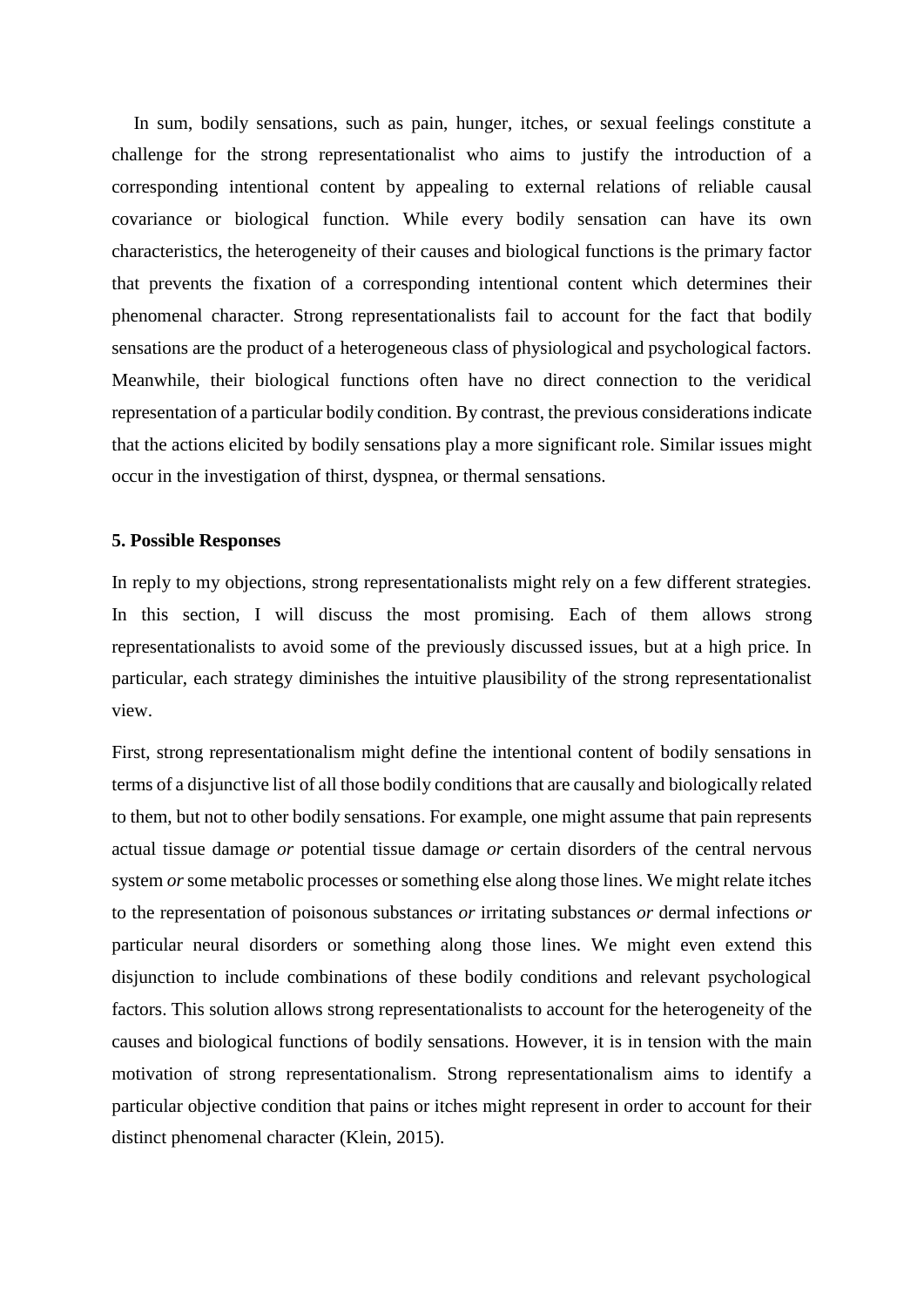Second, strong representationalists might attempt to alter the intentional content of bodily sensations. As the most prominent example, one might assume that bodily sensations do not represent objective bodily conditions but, rather, the subjective relevance of certain stimuli. This solution seems attractive at first glance, but it leads to a serious *demarcation problem*. 12 We will consider this strategy first with respect to pain, then itches and hunger, and then sexual feelings.

One might assume that pain does not represent tissue damage but an actual or potential harm. This alternative interpretation of the intentional content of pain is roughly based on a strategy developed by Christopher Hill (2012). According to this approach, the intensity of pain does not represent the severity of a stimulus, but its degree of harm, that is, the degree to which a stimulus impairs the proper biological functioning of an organism. To which degree a stimulus harms the proper biological functioning of an organism might depend on multiple factors, including sensory and psychological aspects. For example, tissue damage of a certain severity can impair the proper functioning of an organism in different manners depending on whether the organism is located in a safe or a dangerous environment. Thus, the excitatory or inhibitory influence of multisensory signals or psychological factors on pain intensity need not be considered as debilitating or distorting because they contribute to the representation of more or less harm in a veridical and biologically beneficial manner.

In accordance with this interpretation, we might also assume that pain represents different bodily conditions that are in some way or another harmful for the physiological well-being of a subject, even if they are not directly related to actual or potential damage. For example, we might interpret muscle pains as indicating the exertion of relevant resources which could, in the long run, lead to harm by preventing survival-relevant activities, such as fight or flight reactions. Moreover, one might assume that the location of harm could vary to a certain degree from the location of a corresponding bodily cause, such as in the case of visceral pains. Even if only a certain part of the intestinal system is inflamed, this inflammation might harm the proper functioning of the larger area in which the pain is experienced. In this way, the number of non-veridical cases shrinks significantly.

Interestingly, this strategy can also be applied to itches and hunger. Contact with poisonous or otherwise intolerable substances, as well as inflammations and irritations of the skin, are harmful for the subject. Moreover, on this interpretation, we can account for the influence of

 $\overline{a}$ 

 $12$  I am thankful to an anonymous reviewer for emphasizing this point. Interestingly, the problem of demarcation seems to be pressing for both indicative as well as imperative versions of strong intentionalism (Coninx, 2020a, 2020b).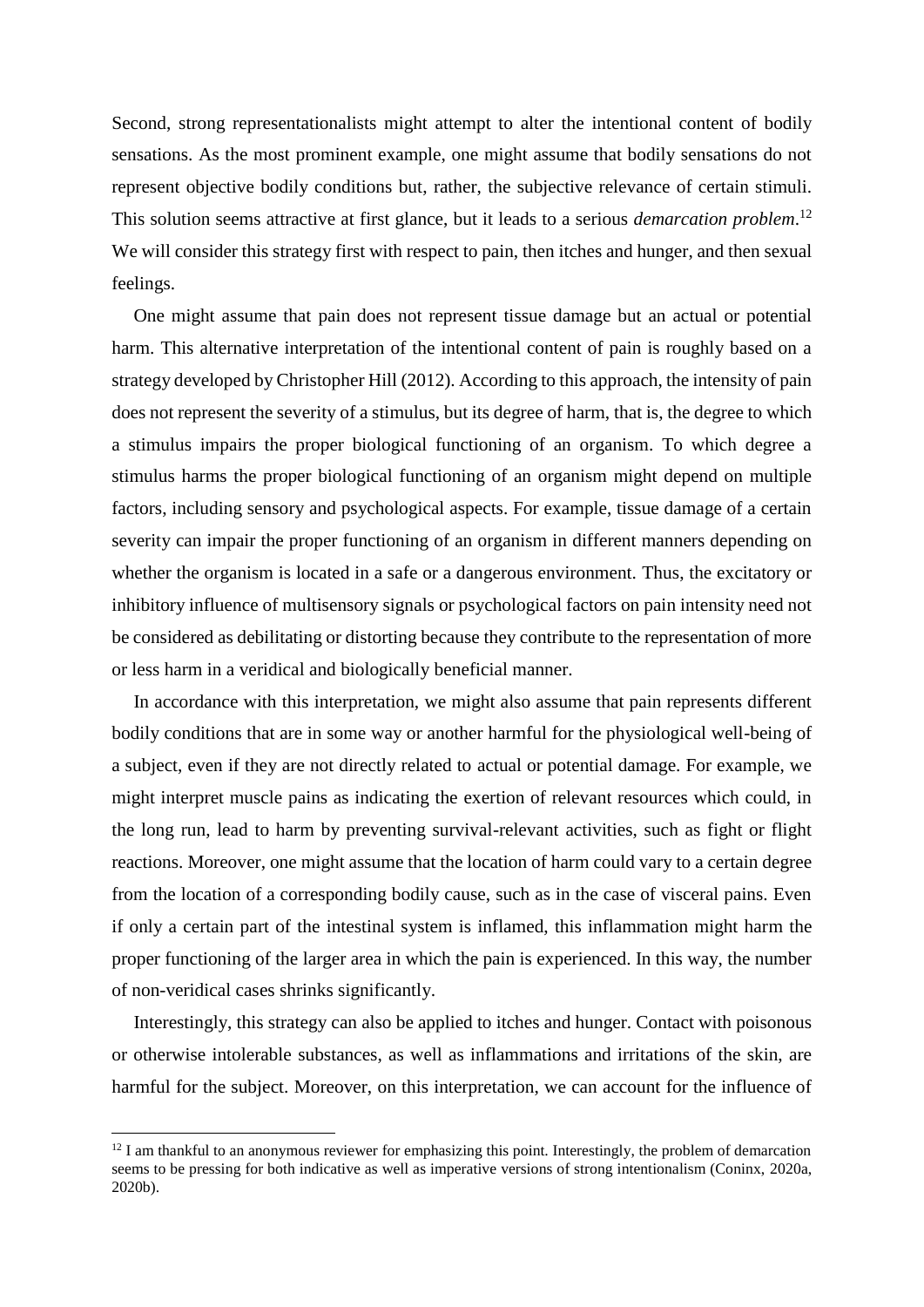psychological factors on itches. Most prominently, itches are highly contagious: subjects tend to experience itches when they see other people performing scratching behavior (Misery et al., 2018). We might explain this fact by positing that the behaviors of others constitute social cues for a potential harm in the environment, such as the presence of certain plants or insects. Similarly, we might posit that a subject's blood sugar level or environmental conditions constitute indicators for the physiological harms of malnutrition or starving while hunger promotes the subject's protection from exactly this harm.

What might first appear as an advantage constitutes a serious problem. Pain, itches, and hunger all appear to be related to harmful conditions that affect the subject's physiological well-being in a more or less proximate sense. Following the outlined approach, considerations concerning reliable causal covariance and biological function show that the intentional contents of multiple bodily sensations collapse in the representation of actual or potential harm. Phenomenal differences between pain, hunger, and itches thus cannot be explained in terms of their intentional content. This conclusion contradicts the main assumption of strong representationalism that every difference in phenomenology relies on a corresponding difference in intentionality. Thus, the suggested intentional content of bodily sensations fails to account either for the heterogeneity of their respective causes and biological functions, or for the phenomenal differences between pain, hunger, and itches.

A similar problem might occur in the case of orgasms and sexual feelings, as the fixation of a concrete intentional content is a balancing act between the problem of heterogeneity and the problem of demarcation. On the one hand, the intentional content must be flexible enough to do justice to the influence of various physiological and psychological factors. This condition must be fulfilled if the intentional content is to be motivated by arguments of reliable causal covariance and biological function. On the other hand, the intentional content needs to account for sensory features, such as felt bodily location, and distinguish the relevant bodily sensations from closely related, though not identical phenomena, such as romantic affection.

Third, one might object that I have presupposed a misguided version of representationalism and that the objections raised above can be avoided by other versions of representationalism. On the one hand, one might defend a weak version of representationalism (e.g., Block, 1990). According to this view, the intentional content does not exhaust the phenomenal character of an experience. That is, similarities and differences in phenomenology might not be exclusively grounded in similarities and differences in intentionality. Various challenges to strong representationalism could then be avoided because the intentional content of bodily sensations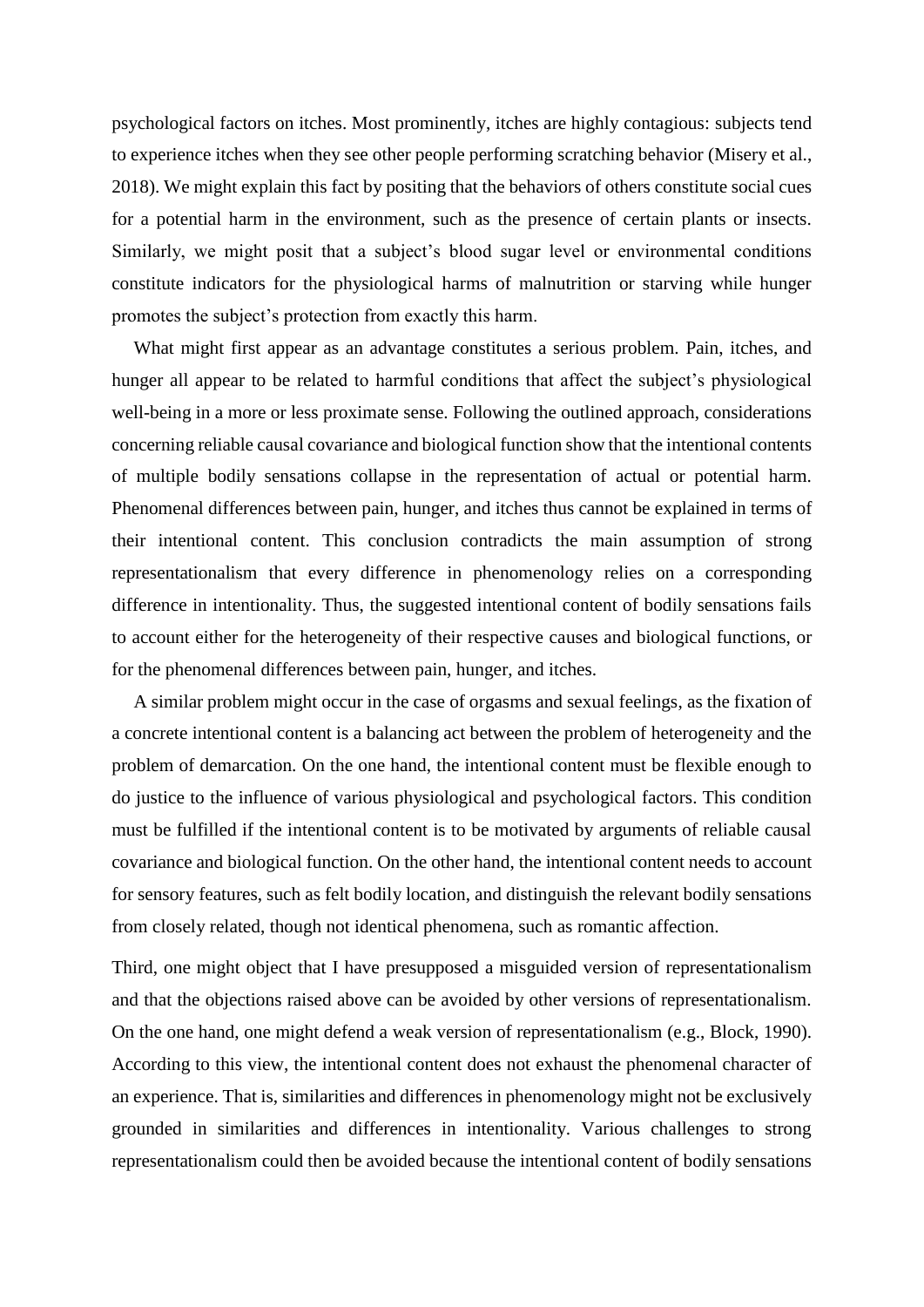need not perfectly match the features of a certain physiological condition. However, this would lose one of the main advantages of strong representationalism: the naturalization of bodily sensations in terms of an intentional content that essentially and exhaustively determines their phenomenal character.

On the other hand, one might hold the position of strong representationalism while including *intentional modes*. The phenomenal character of bodily sensations would then be exhausted by their intentional content in combination with their intentional mode, that is, the particular manner in which the content is presented to the subject (Crane, 2003). For example, pains and itches might possess the same intentional content presented under different modes. This would solve the demarcation problem. However, we are then left to wonder why we should assume that different bodily sensations are related to different intentional modes. In particular, if arguments of reliable causal covariance and biological function are relevant, then significantly more work needs to be done to empirically ground such a theoretical move.

A convincing argument could rely on evidence showing that sensory signals from the same region in the body are processed in different manners and lead to different bodily sensations. We could then relate differences in intentional mode to differences in the neural processing causing the respective sensations. While the assumption that visual and bodily sensations come along with different intentional modes is quite convincing (e.g., Bain, 2003), it is questionable whether corresponding evidence can be found in the direct comparison of bodily sensations. For example, pains and itches cannot, in large part at least, be distinguished in terms of the sensory processing causing the respective experiences. Pains and itches rely on the activity of similar receptors and are processed in the same network of anatomically defined neural structures (Forster & Handwerker, 2014; Iannetti & Mouraux, 2010; Mochizuki & Kakigi,  $2015$ ).<sup>13</sup>

Fourth, one might object that the versions of strong representationalism discussed and, accordingly, my analysis too rely on a false presumption concerning the phenomenal character of bodily sensations. That is, there might be no unique phenomenal character shared by all experiences of pain, itches, and hunger. This assumption may be interpreted in two ways.

On the one hand, one might assume that pain, itches, and hunger actually have the same phenomenal character. Consequently, strong representationalists can account for their phenomenology in reference to the same intentional content, such as the representation of

 $\overline{a}$ 

<sup>&</sup>lt;sup>13</sup> The question of whether the introduction of distinct intentional modes for different bodily sensations is empirically justified is closely related to the question of whether pain, itches, and hunger constitute distinct modalities. This issue has been discussed in more detail with respect to pain by Jennifer Corns (2014).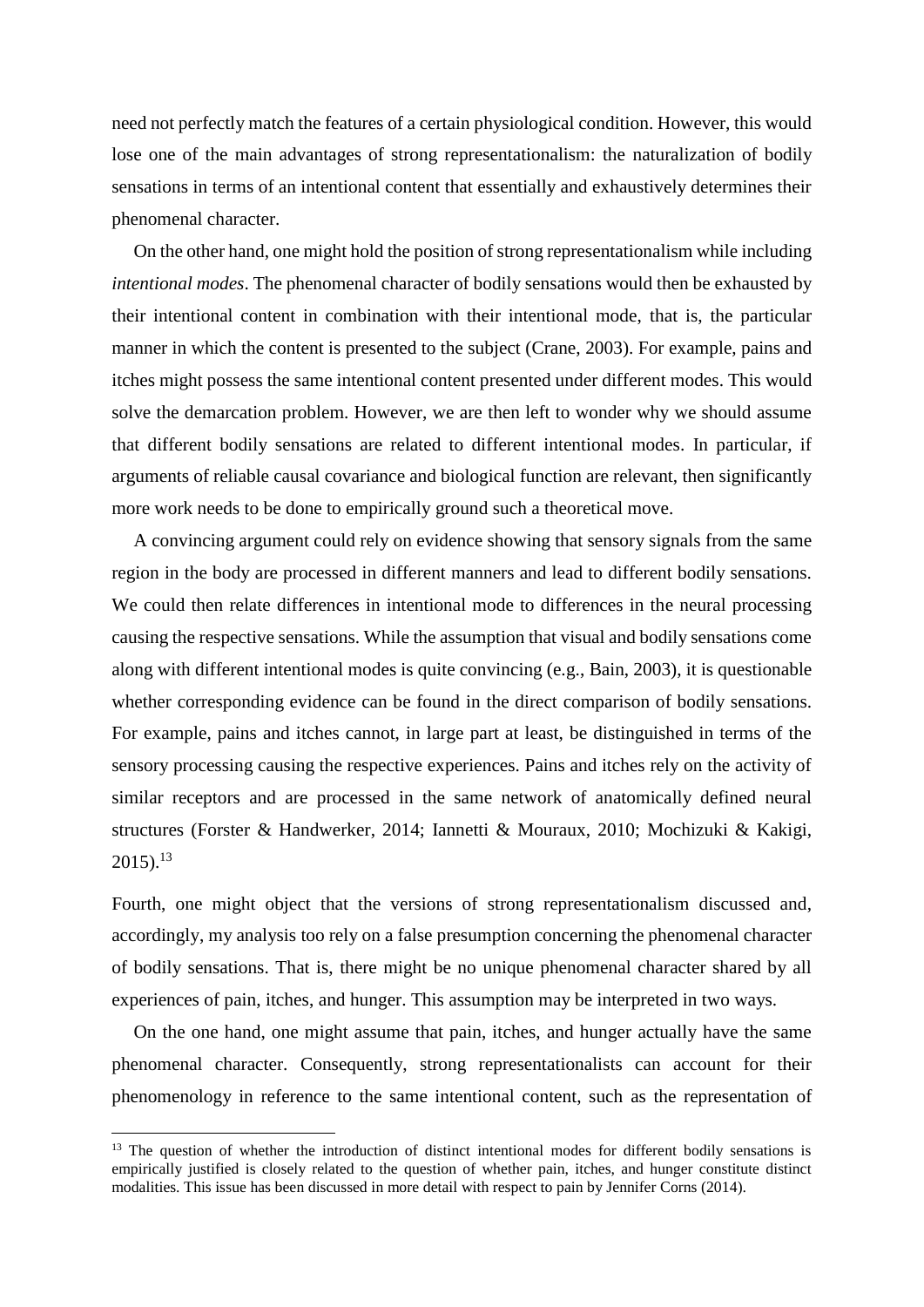physiological harm. As stated in the introduction, I accept that pain, itches, and hunger typically share the same negative affective valence. I merely assume that they differ in the sense that they are experienced as distinct bodily sensations. While humans might fail, in some cases, to clearly distinguish hunger from stomachache, or an itch from superficial healing pain, their phenomenal character at large is not identical. One might thus rephrase the conclusion of my investigations as a conditional: if strong representationalists accept that bodily sensations differ in terms of their unique phenomenal character, then their arguments from reliable causal covariance and biological function fail to plausibly motivate the introduction of different intentional contents for each.

On the other hand, one might assume that those cases which are considered to be instantiations of the same bodily sensation do not share a common phenomenal character. According to this view, different types of pain are not phenomenologically unified and, as such, they are determined by different intentional contents. The assumption that pains share a phenomenal character seems to be part of the common ground shared with strong representationalists who use the pains of burns, toothaches, backaches, headaches, and phantom pains as exemplary instantiations of the same mental phenomenon (Bain, 2007; Bain & Brady, 2014; Tye, 1997). Again, the resulting conclusion can be stated conditionally: if strong representationalists accept that these cases share a phenomenal character, then their arguments from reliable causal covariance and biological function fail to plausibly motivate the introduction of a common intentional content. The same argument applies, in a similar manner, to other bodily sensations.

Fifth, one might altogether reject the claim that the intentional content of bodily sensations represents an objective condition in the world. This idea underlies theories of *strong imperativism* (Klein, 2015, 2017). Strong imperativism claims that the phenomenal character of bodily sensations is essentially and exhaustively determined by an intentional content, but this intentional content demands the performance of certain actions. Strong imperativism is attractive for multiple reasons. It preserves the advantage of providing a naturalistic theory of the phenomenal character of bodily sensations. It also avoids the objections previously outlined because it does not presuppose a reliable causal or biological connection between bodily sensations and particular bodily conditions. Moreover, strong imperativism highlights the motivational aspects of bodily sensations. This corresponds to previous insights indicating that the biological benefit of pain, hunger, itches, and sexual feelings might significantly rely on how they affect the way a subject acts in certain situations.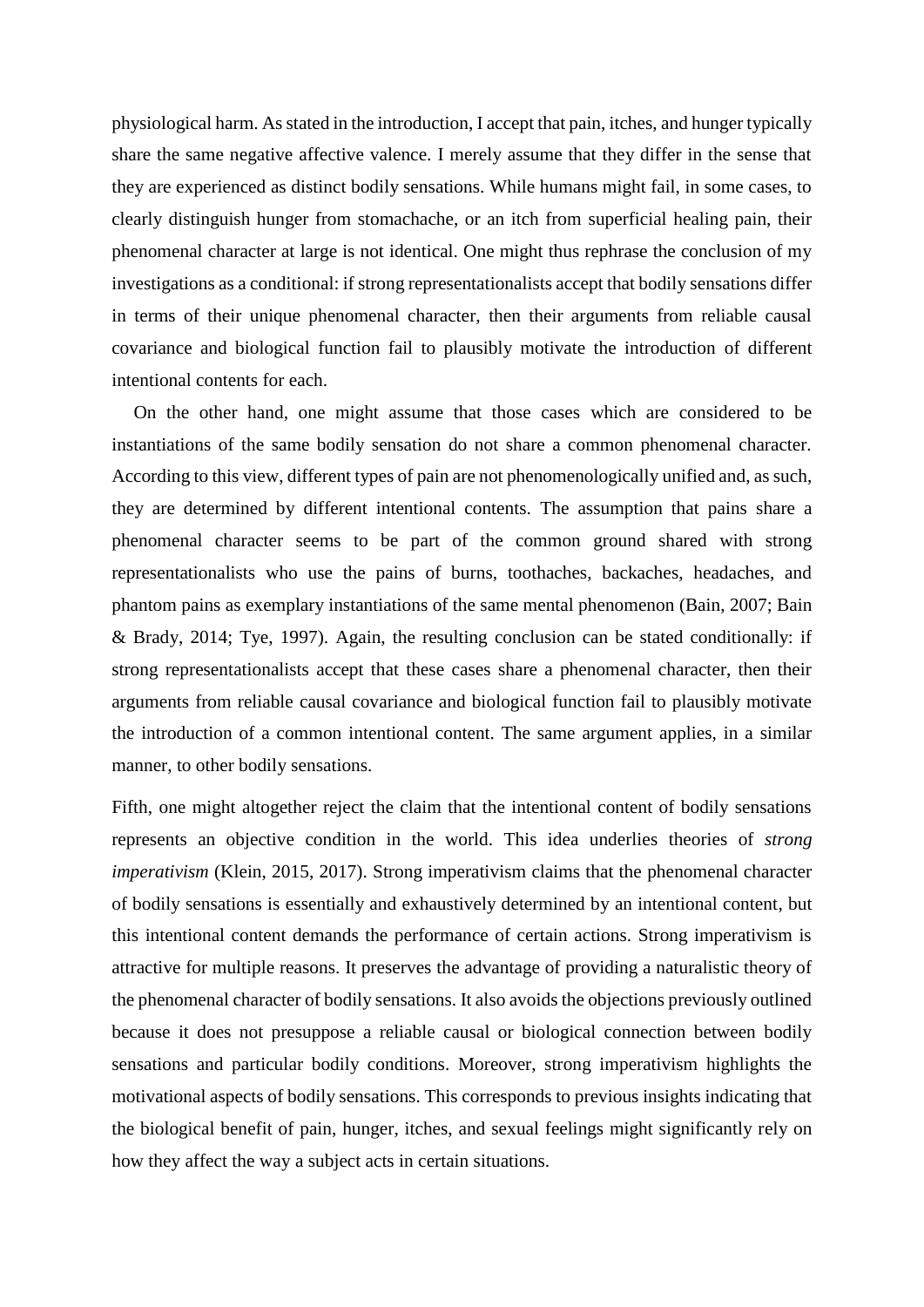Whether or not strong imperativism constitutes a plausible theory of pain and other bodily sensations cannot be discussed within the scope of this paper (see Coninx, 2020b). For now, it is sufficient to acknowledge that strong imperativism avoids the problems of strong representationalism while preserving its advantages. It constitutes a serious opponent. Strong imperativists challenge strong representationalists not merely with respect to the sensory features of bodily sensations (Klein, 2015, 2017), which have been the focus of this paper, but also with respect to their affective features (Barlassina & Hayward, 2019). However, it is important to note that, in adopting strong imperativism, one rejects strong representationalism. Finally, it would also be conceivable to combine elements of strong representationalism and strong imperativism (Martínez, 2011). For now, it remains questionable whether the problems of representationalist theories can thereby be fully avoided. An at least partial abandonment of the core ideas of strong representationalism seems unavoidable.

#### **6. Conclusion**

This paper has aimed to show, against common intuitions, that arguments from reliable causal covariance and biological function do not favor a strong representationalist interpretation of bodily sensations. In particular, we have seen that pain, hunger, itches, and sexual feelings are related to a heterogeneous class of causes and biological functions. Various responses available to the strong representationalist were then considered. Some directly contradicted strong representationalism while others rejected assumptions that are common among its defenders, for example, those concerning the phenomenology of bodily sensations. We found that the most promising responses which are available to the strong representationalists require significantly more empirical proof than currently offered in order to ground strong representationalist arguments. It remains questionable whether such proof can be provided in the future. As a final move, one might altogether forsake the project of justifying the assumptions of strong representationalism with reference to the external relations between bodily sensations and conditions of the body. Whether or not other arguments can motivate the introduction of corresponding intentional contents must be the subject of further discussion. This is also the case for the question of whether alternative theories, such as strong imperativism, can ultimately account for bodily sensations.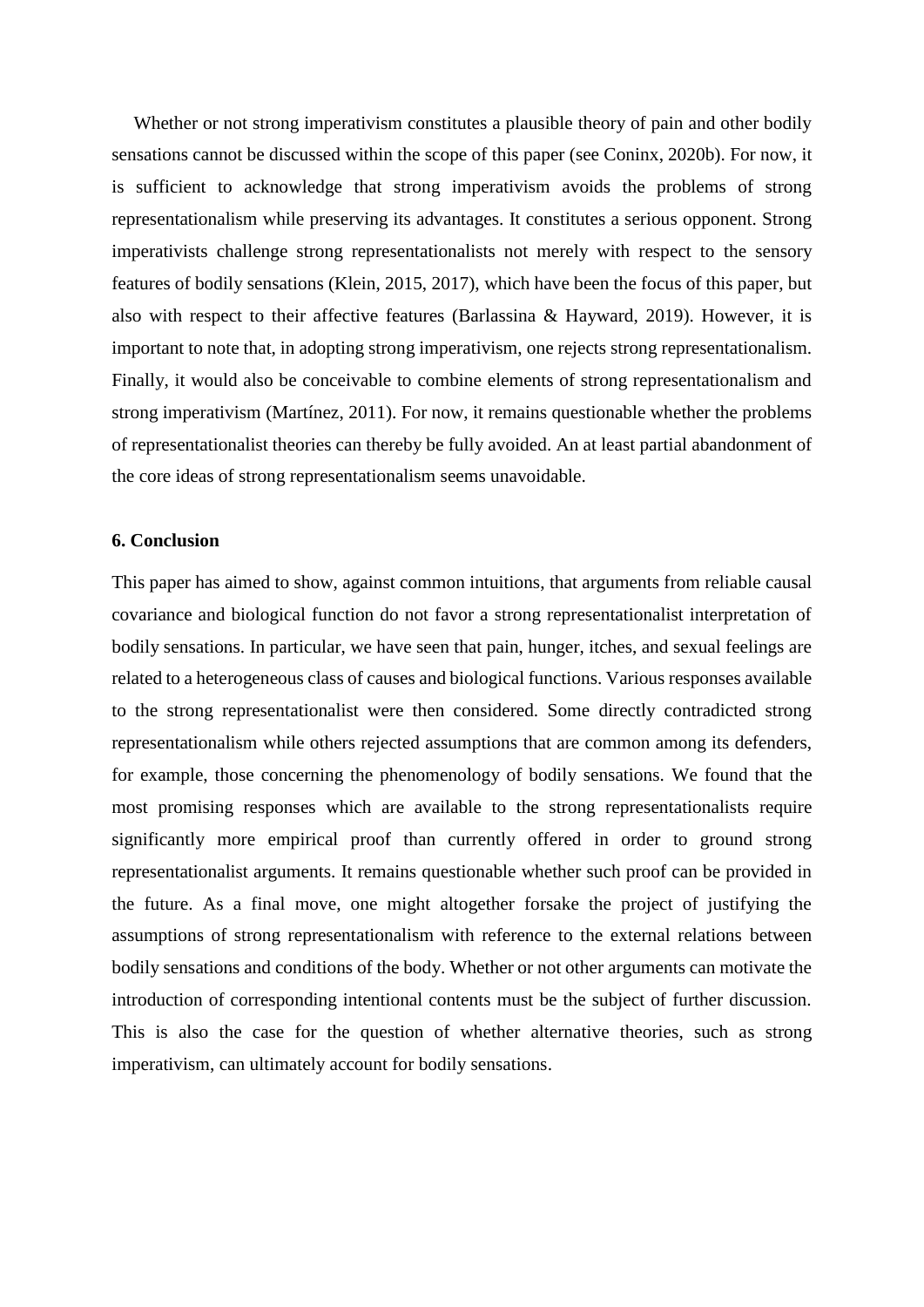### **References**

Amin, T., & Mercer, J. G. (2016). Hunger and satiety mechanisms and their potential exploitation in the regulation of food intake. *Current Obesity Reports*, *5*(1), 106–112.

Apkarian, A. V. (2017). Advances in the neuroscience of pain. In J. Corns (Ed.), *Routledge handbook of philosophy of pain* (pp. 73–86). New York: Routledge.

Apkarian, A. V., Baliki, M. N., & Geha, P. Y. (2009). Towards a theory of chronic pain. *Progress in Neurobiology*, *87*(2), 81–97.

Aydede, M. (2000). An analysis of pleasure vis-à-vis pain. *Philosophy and Phenomenological Research*, *61*(3), 537–570.

Aydede, M. (2017). Pain: perception or introspection? In J. Corns (Ed.), *Routledge handbook of philosophy of pain* (pp. 221–232). New York: Routledge.

Aydede, M. (2019). Is the experience of pain transparent? *Synthese*, *196*, 677–708.

Azimi, E., Xia, J., & Lernera, E. A. (2016). Peripheral mechanisms of itch. *Current Problems in Dermatology*, *50*, 18–23.

Bain, D. (2003). Intentionalism and pain. *Philosophical Quarterly*, *53*(213), 502–523.

Bain, D. (2007). The location of pains*. Philosophical Papers*, *36*(2), 171–205.

Bain, D. (2013). What makes pains unpleasant? *Philosophical Studies*, *166*(1), 69–89.

Bain, D. (2014). Pains that don't hurt. *Australasian Journal of Philosophy*, *92*(2), 305–320.

Bain, D. (2017). Evaluative accounts of pain's unpleasantness. In J. Corns (Ed.), *Routledge handbook of philosophy of pain* (pp. 40–50). New York: Routledge.

Bain, D., & Brady, M. (2014). Pain, pleasure, and unpleasure. *Review of Philosophy and Psychology*, *5*, 1–14.

Barlassina, L., & Hayward, M. K. (2019). More of me! Less of me! Reflexive imperativism about affective phenomenal character. *Mind*, *128*(512), 1013–1044.

Bhatt, J. M., Lin, H. W., & Bhattacharyya, N. (2016). Prevalence, severity, exposures, and treatment patterns of Tinnitus in the United States. *JAMA Otolaryngology: Head and Neck Surgery*, *142*(10), 959–965.

Bingel, U., & Tracey, I. (2008). Imaging CNS modulation of pain in humans. *Physiology*, *23*(6), 371–380.

Block, N. (1990). Inverted earth. *Philosophical Perspectives*, *4*, 53–79.

Borg, G. (1998). *Borg's rating of perceived exertion and pain scales*. Champaign (IL): Human Kinetics.

Breivik, H., Collett, B., Ventafridda, V., Cohen, R., & Gallacher, D. (2006). Survey of chronic pain in Europe: prevalence, impact on daily life, and treatment. *European Journal of Pain, 10*(4), 287–333.

Brooks, J., & Tracey, I. (2005). From nociception to pain perception: imaging the spinal and supraspinal pathways. *Journal of Anatomy*, *207*(1), 19–33.

Brotto, L., Atallah, S., Johnson-Agbakwu, C., Rosenbaum, T., Abdo, C., Byers, E. S., Graham, C., Nobre, P., & Wylie, K. (2016). Psychological and interpersonal dimensions of sexual function and dysfunction. *Journal of Sexual Medicine*, *13*(4), 538–571.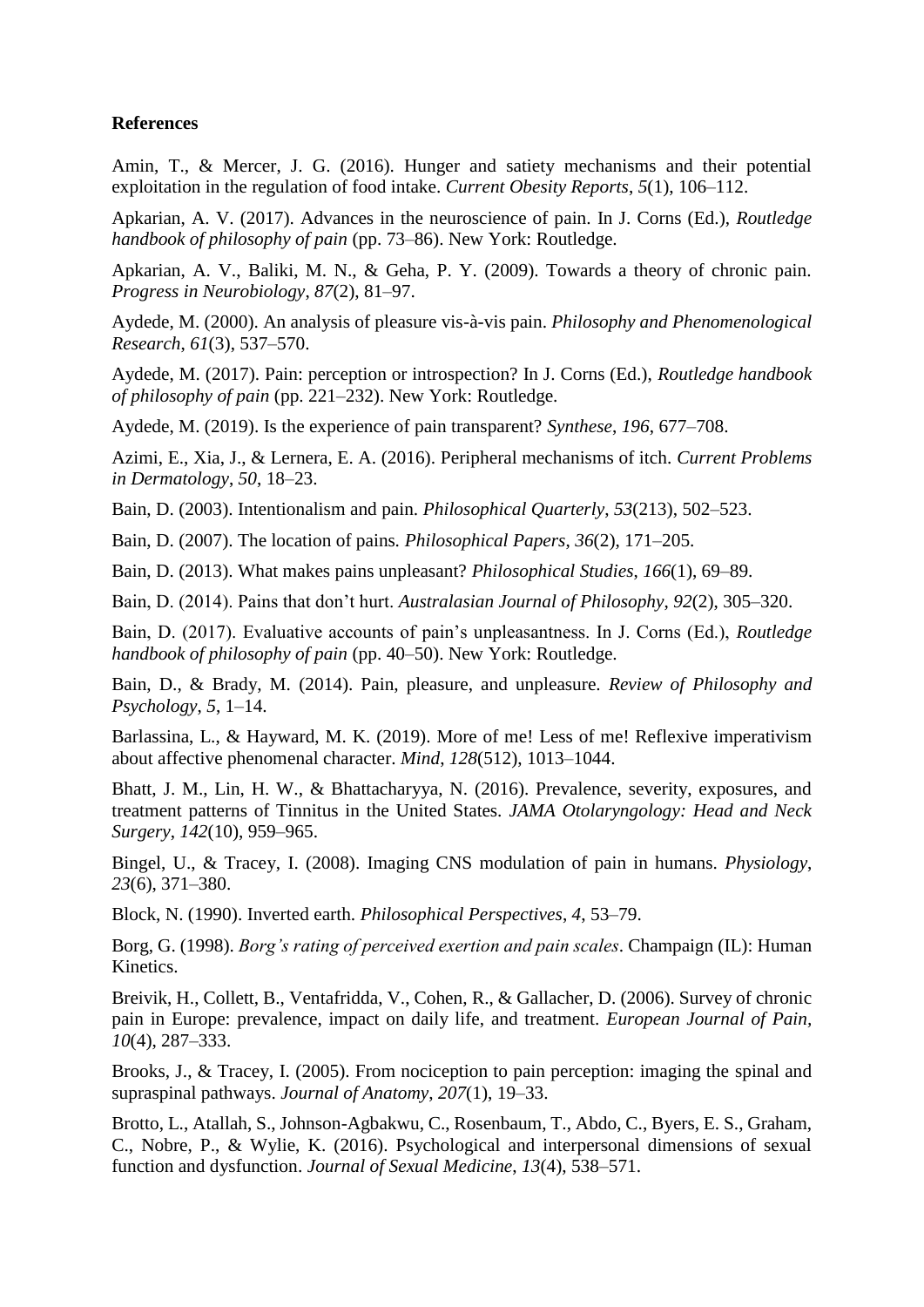Brown, J. L. (2003). Social support and experimental pain. *Psychosomatic Medicine*, *65*(2), 276–283.

Burger, K. S., Sanders, A. J., & Gilbert, J. R. (2016). Hedonic hunger is related to increased neural and perceptual responses to cues of palatable food and motivation to consume: evidence from 3 independent investigations. *Journal of Nutrition*, *146*(9), 1807–1812.

Byrne, A. (2001). Intentionalism defended. *Philosophical Review*, *110*(2), 199–240.

Carvalho, F. (2014). Olfactory objects. *Disputatio*, *6*(38), 45–66.

Castro, J. B., & Seeley, W. P. (2014). Olfaction, valuation, and action: Reorienting perception. *Frontiers in Psychology*, *5*, 299.

Cavedon-Taylor, D. (2018). Odors, objects, and olfaction. *American Philosophical Quarterly*, *55*(1), 81–94.

Coninx, S. (2020a). *Experiencing pain.* Berlin: de Gruyter.

Coninx, S. (2020b). Pain experiences and their link to action: challenging imperative theories. *Journal of Consciousness Studies*, *27*(9-10), 104–126.

Corns, J. (2014). The inadequacy of unitary characterizations of pain. *Philosophical Studies*, *169*(3), 355–378.

Corns, J. (2018). Recent work on pain. *Analysis*, *78*(4), 737–753.

Crane, T. (2003). The intentional structure of consciousness. In A. Jokic & Q. Smith (Eds.), *Consciousness: new philosophical perspectives* (pp. 33–56). Oxford: Oxford University Press.

Cutter, B. (2017). Pain and representation. In J. Corns (Ed.), *Routledge handbook of philosophy of pain* (pp. 29–39). New York: Routledge.

Cutter, B., & Tye, M. (2011). Tracking representationalism and the painfulness of pain. *Philosophical Issues*, *21*(1), 90–109.

Dahlhamer, J., Lucas, J., Zelaya, C., Nahin, R., Mackey, S., DeBar, L., Kerns, R., Von Korff, M., Porter, L., & Helmick, C. (2018). Prevalence of chronic pain and high-impact chronic pain among adults — United States, 2016. *Morbidity and Mortality Weekly Report*, *67*(36), 1001– 1006.

Dretske, F. (1995). *Naturalizing the mind*. Cambridge (MA); London: MIT Press.

Eccleston, C., & Crombez, G. (1999). Pain demands attention: a cognitive-affective model of the interruptive function of pain. *Psychological Bulletin*, *125*(3), 356–366.

Fleischman, D. S. (2016). An evolutionary behaviorist perspective on orgasm. *Socioaffective Neuroscience & Psychology*, *6*, 32130.

Forster, C., & Handwerker, H. O. (2014). Central nervous processing of itch and pain. In E. E. Carstens & T. Akiyama (Eds.), *Itch: mechanisms and treatment* (pp. 409–420). Boca Raton (FL): Taylor & Francis.

Gatchel, R. J., Peng, Y. B., Peters, M. L., Fuchs, P. N., & Turk, D. C. (2007). The biopsychosocial approach to chronic pain: scientific advances and future directions. *Psychological Bulletin*, *133*(4), 581–624.

Gozzano, S. (2019). Locating and representing pain. *Philosophical Investigations*, *42*(4), 313- 332.

Grahek, N. (2007). *Feeling pain and being in pain*. Cambridge (MA); London: MIT Press.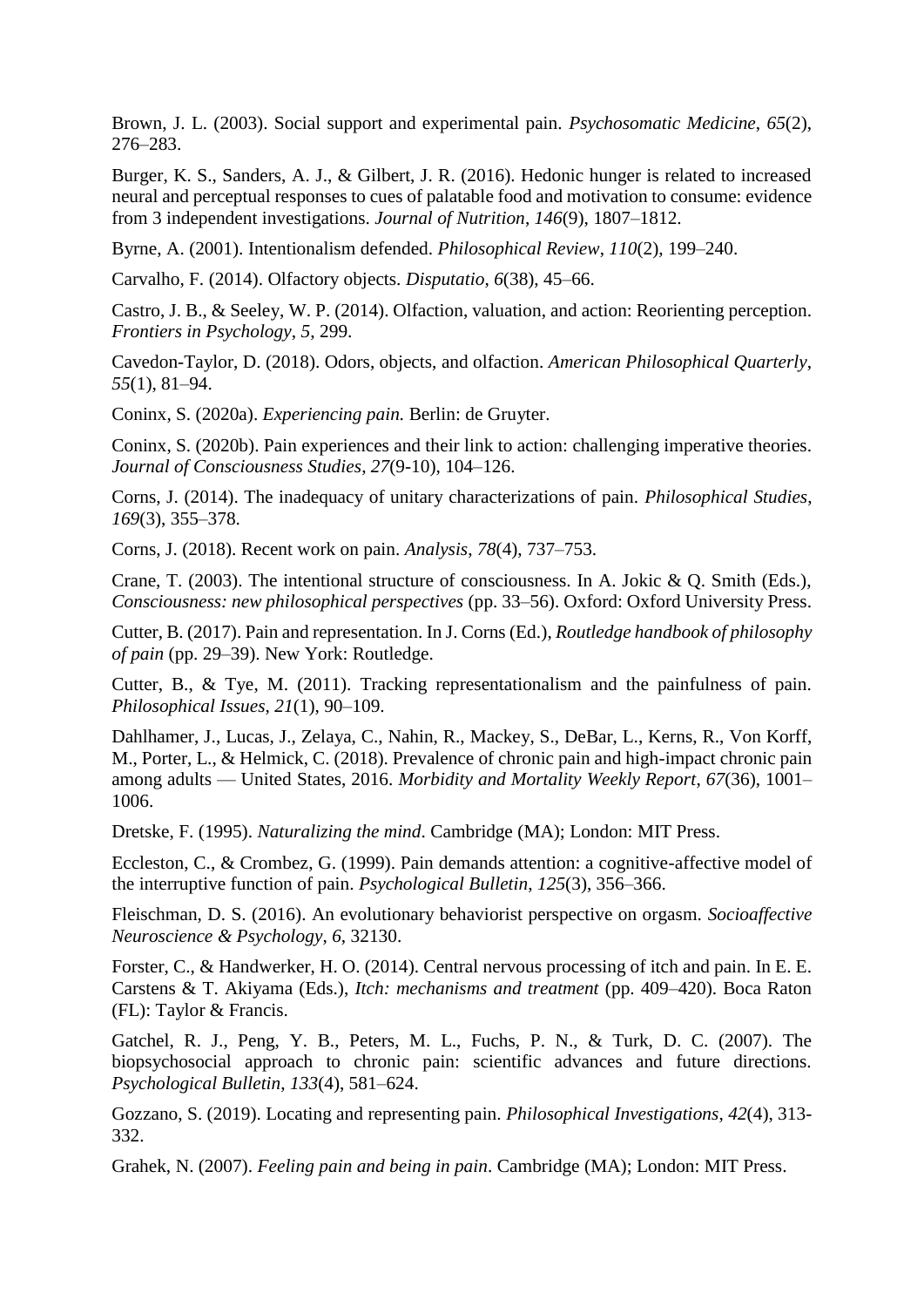Hadjistavropoulos, T. (2017). Biopsychological models of pain. In J. Corns (Ed.), *Routledge handbook of philosophy of pain* (pp. 154–164). London; New York: Routledge.

Halder, S. L. S., & Locke III, G. R. (2009). Epidemology and social impact of visceral pain. In M. A. Giamberardino (Ed.), *Visceral pain: clinical, pathological and therapeutic aspects* (pp. 1–8). Oxford: Oxford University Press.

Hall, R. J. (2008). If it itches, scratch! *Australasian Journal of Philosophy*, *86*(4), 525–535.

Han, L., & Dong, X. (2014). Itch mechanisms and circuits. *Annual Review of Biophysics*, *43*, 331–355.

Helms, E. R., Byrnes, R. K., Cooke, D. M., Haischer, M. H., Carzoli, J. P., Johnson, T. K., Cross, M. R., Cronin, J. B., Storey, A. G., & Zourdos, M. C. (2018). RPE vs. Percentage 1RM loading in periodized programs matched for sets and repetitions. *Frontiers in Physiology*, *9*, 247.

Hill, C. S. (2012). Locating qualia: do they reside in the brain or in the body and the world? In C. S. Hill & S. Gozanno (Eds.), *New perspectives on type identity: the mental and the physical*  (pp. 127–149). Cambridge (MA); London: Cambridge University Press.

Hill, C. S. (2017). Fault lines in familiar concepts of pain. In J. Corns (Ed.), *Routledge handbook of philosophy of pain* (pp. 60–69). New York: Routledge.

Howick, J., Friedemann, C., Tsakok, M., Watson, R., Tsakok, T., Thomas, J., Perera, J., Fleming, S., & Heneghan, C. (2013). Are treatments more effective than placebos? A systematic review and meta-analysis. *PLoS ONE*, *8*(5), e62599.

Huh, J., Shiyko, M., Keller, S., Dunton, G., & Schembre, S. M. (2015). The time-varying association between perceived stress and hunger within and between days*. Appetite*, *89*, 145– 151.

Iannetti, G. D., & Mouraux, A. (2010). From the neuromatrix to the pain matrix (and back). *Experimental Brain Research*, *205*(1), 1–12.

Ilgen, M. A., Zivin, K., Austin, K. L., Bohnert, A. S. B., Czyz, E. K., Valenstein, M., & Kilbourne, A. M. (2010). Severe pain predicts greater likelihood of subsequent suicide. *Suicide & Life-Threatening Behavior*, *40*(6), 597–608.

Jacobson, H. (2013). Killing the messenger: representationalism and the painfulness of pain. *Philosophical Quarterly*, *63*(252), 509-519.

Keltner, J. R. (2006). Isolating the modulatory effect of expectation on pain transmission: a functional magnetic resonance imaging study. *Journal of Neuroscience*, *26*(16), 4437–4443.

Key, B. (2015). Fish do not feel pain and its implications for understanding phenomenal consciousness. *Biology and Philosophy*, *30*(2), 149–165.

Klein, C. (2015). *What the body commands - the imperative theory of pain*. Cambridge (MA); London: MIT Press.

Klein, C. (2017). Imperativism. In J. Corns (Ed.), *Routledge handbook of philosophy of pain* (pp. 51–59). New York: Routledge.

Komisaruk, B. R., & Whipple, B. (2011). Non-genital orgasms. *Sexual and Relationship Therapy*, *26*(4), 365–372.

Lavery, M. J., Kinney, M. O., Mochizuki, H., Craig, J., & Yosipovitch, G. (2016). Pruritus: an overview. What drives people to scratch an itch? *Ulster Medical Journal*, *85*(3), 164–173.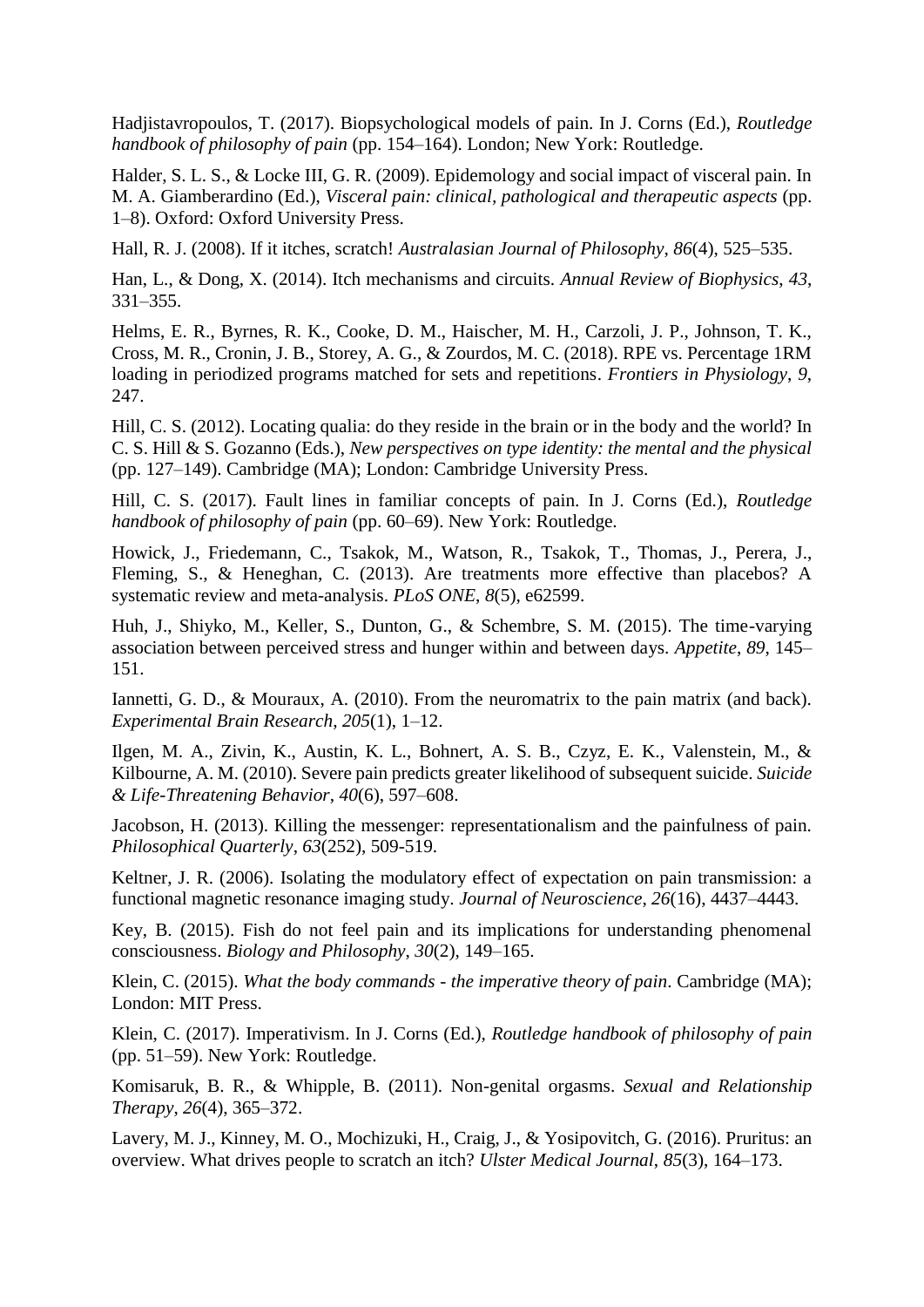Longo, M. R., Betti, V., Aglioti, S. M., & Haggard, P. (2009). Visually induced analgesia: seeing the body reduces pain. *Journal of Neuroscience*, *29*(39), 12125–12130.

Machin, K. L. (2001). Fish, amphibian, and reptile analgesia. *The Veterinary Clinics of North America*, *4*(1), 19–33.

Martínez, M. (2011). Imperative content and the painfulness of pain. *Phenomenology and the Cognitive Sciences*, *10*(1), 67–90.

Mayer, J. (1996). Glucostatic mechanism of regulation of food intake. *Obesity Research*, *4*(5), 493–496.

McGinn, C. (1996). *The character of mind: an introduction to the philosophy of mind* (2nd ed.). Oxford: Oxford University Press.

Melzack, R., & Wall, P. D. (1982). *The challenge of pain* (2nd ed.). London: Penguin Books.

Melzack, R., Wall, P. D., & Weisz, A. Z. (1963). Masking and metacontrast phenomena in the skin sensory system. *Experimental Neurology*, *8*(1), 35–46.

Miles, M. P., & Clarkson, P. M. (1994). Exercise-induced muscle pain, soreness, and cramps. *Journal of Sports Medicine and Physical Fitness*, *34*(3), 203–216.

Millikan, R. G. (2004). *Varieties of meaning: the 2002 Jean Nicod Lectures*. Cambridge (MA); London: MIT Press.

Misery, L. (2016). Psychogenic pruritus. In L. Misery & S. Ständer (Eds.), *Pruritus* (pp. 307– 312). New York: Springer.

Misery, L., Dutray, S., Chastaing, M., Schollhammer, M., Consoli, S. G., & Consoli, S. M. (2018). Psychogenic itch. *Translational Psychiatry*, *8*(1), 52.

Mizumura, K., & Taguchi, T. (2016). Delayed onset muscle soreness: involvement of neurotrophic factors. *Journal of Physiological Sciences*, *66*(1), 43–52.

Mochizuki, H., & Kakigi, R. (2015). Central mechanisms of itch. *Clinical Neurophysiology*, *126*(9), 1650–1660.

Murase, S., Terazawa, E., Queme, F., Ota, H., Matsuda, T., Hirate, K., Kozaki, Y., Katanosaka, K., Taguchi, T., Urai, H., & Mizumura, K. (2010). Bradykinin and nerve growth factor play pivotal roles in muscular mechanical hyperalgesia after exercise (delayed-onset muscle soreness). *Journal of Neuroscience*, *30*(10), 3752–3761.

Nagasako, E. M., Oaklander, A. L., & Dworkin, R. H. (2003). Congenital insensitivity to pain: an update. *Pain*, *101*(3), 213–219.

Nekoolaltak, M., Keshavarz, Z., Simbar, M., Nazari, A. M., & Baghestani, A. R. (2017). Women's orgasm obstacles: a qualitative study. *International Journal of Reproductive Biomedicine*, *15*(8), 479–490.

Nosaka, K. (2008). Muscle soreness and damage and the repeated-bout effect. In P. M. Tiidus (Ed.), *Skeletal muscle damage and repair* (pp. 59–76). Champaign (IL): Human Kinetics.

Pitcher, G. (1970). Pain perception. *Philosophical Review*, *79*(3), 368–393.

Ploner, M., Bingel, U., & Wiech, K. (2015). Towards a taxonomy of pain modulations. *Trends in Cognitive Sciences*, *19*(4), 180–182.

Raja, S. N., Carr, D. B., Cohen, M., Finnerup, N. B., Flor, H., Gibson, S., Keefe, F. J., Mogil, J. S., Ringkamp, M., Sluka, K. A., Song, X.-J., Stevens, B., Sullivan, M. D., Tutelman, P. R., Ushida, T., & Vader, K. (2020). The revised International Association for the Study of Pain